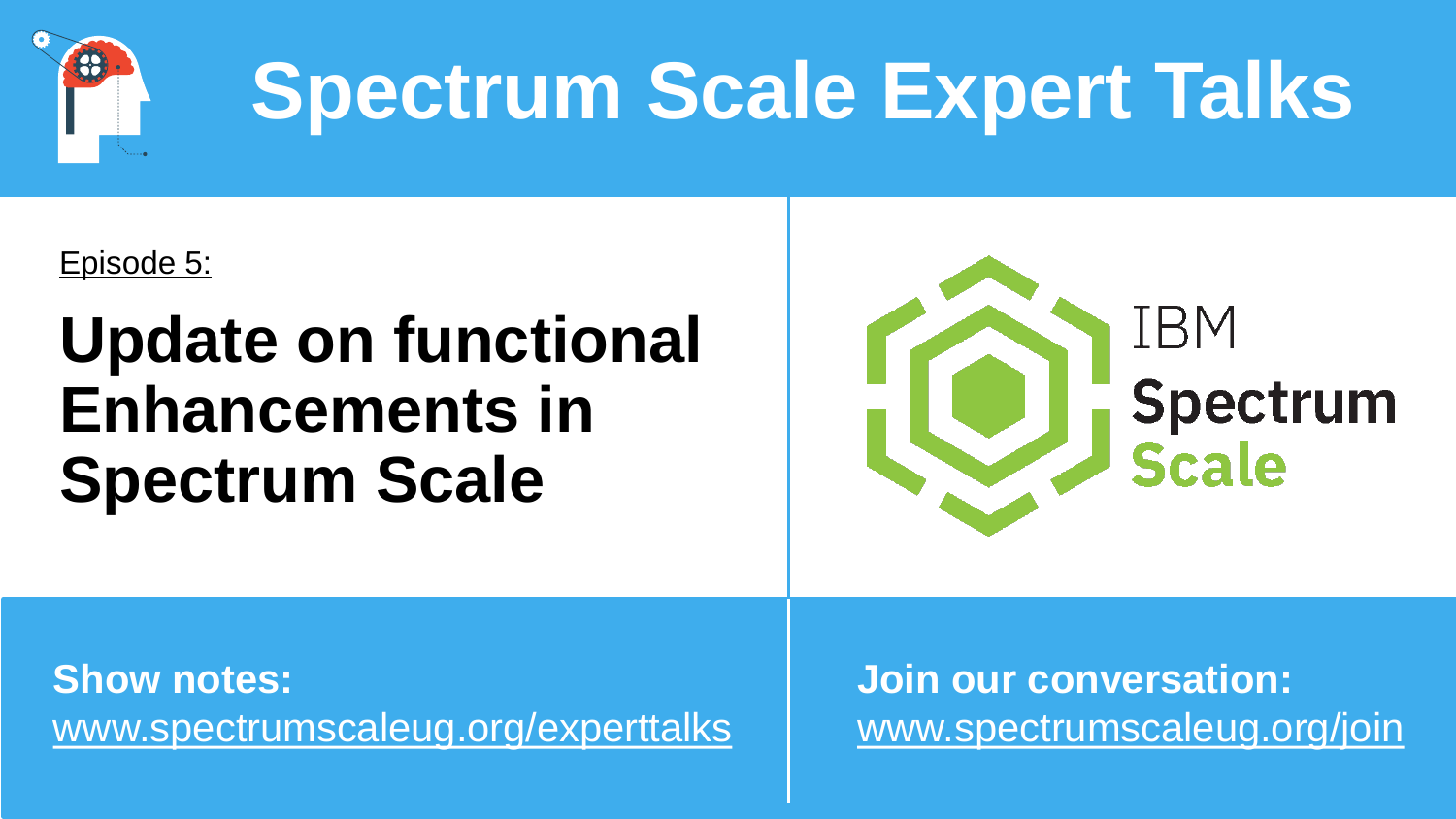

**SSUG::Digital**

### **Welcome to digital events!**



**Show notes:** [www.spectrumscaleug.org/experttalks](http://www.spectrumscaleug.org/experttalks) **Join our conversation:** [www.spectrumscaleug.org/join](http://www.spectrumscaleug.org/join)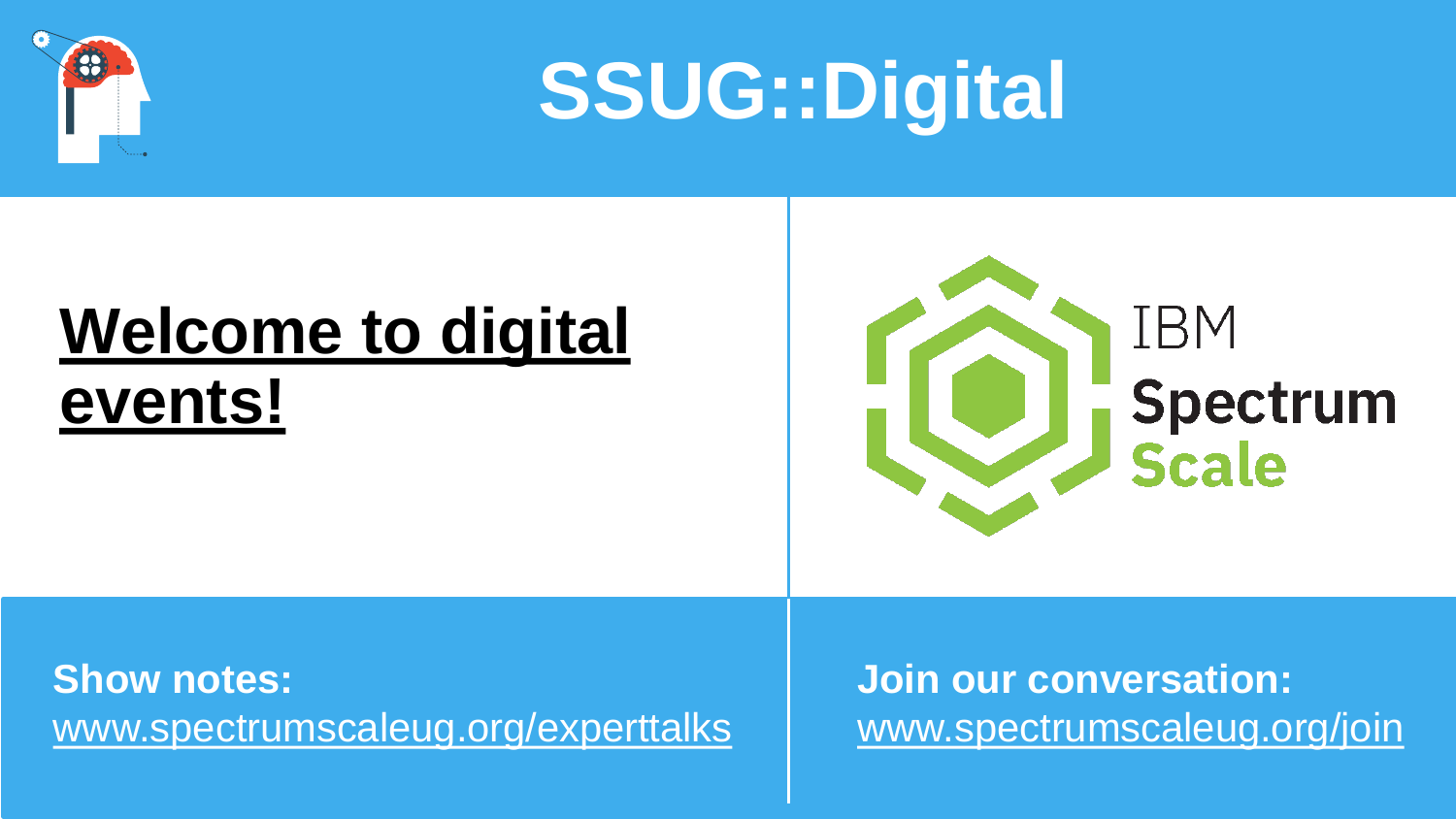

### About the user group

- Independent, work with IBM to develop events
- Not a replacement for PMR!
- Email and Slack community
- <https://www.spectrumscaleug.org/join>

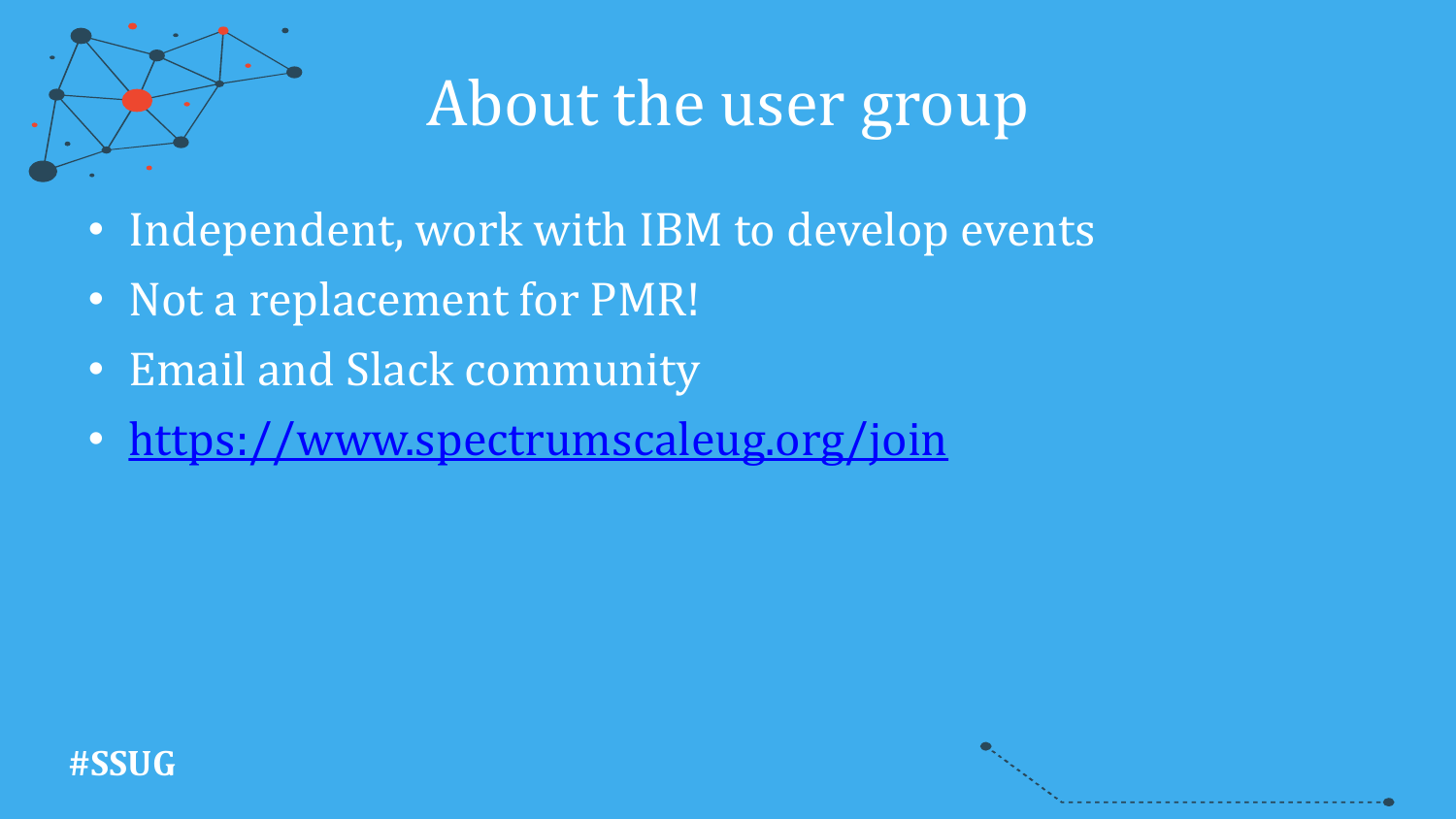

### We are …

- Simon Thompson (UK)
- Kristy Kallback-Rose (USA)
- Bob Oesterlin (USA)
- Bill Anderson (USA)
- Chris Schipalius (Australia)



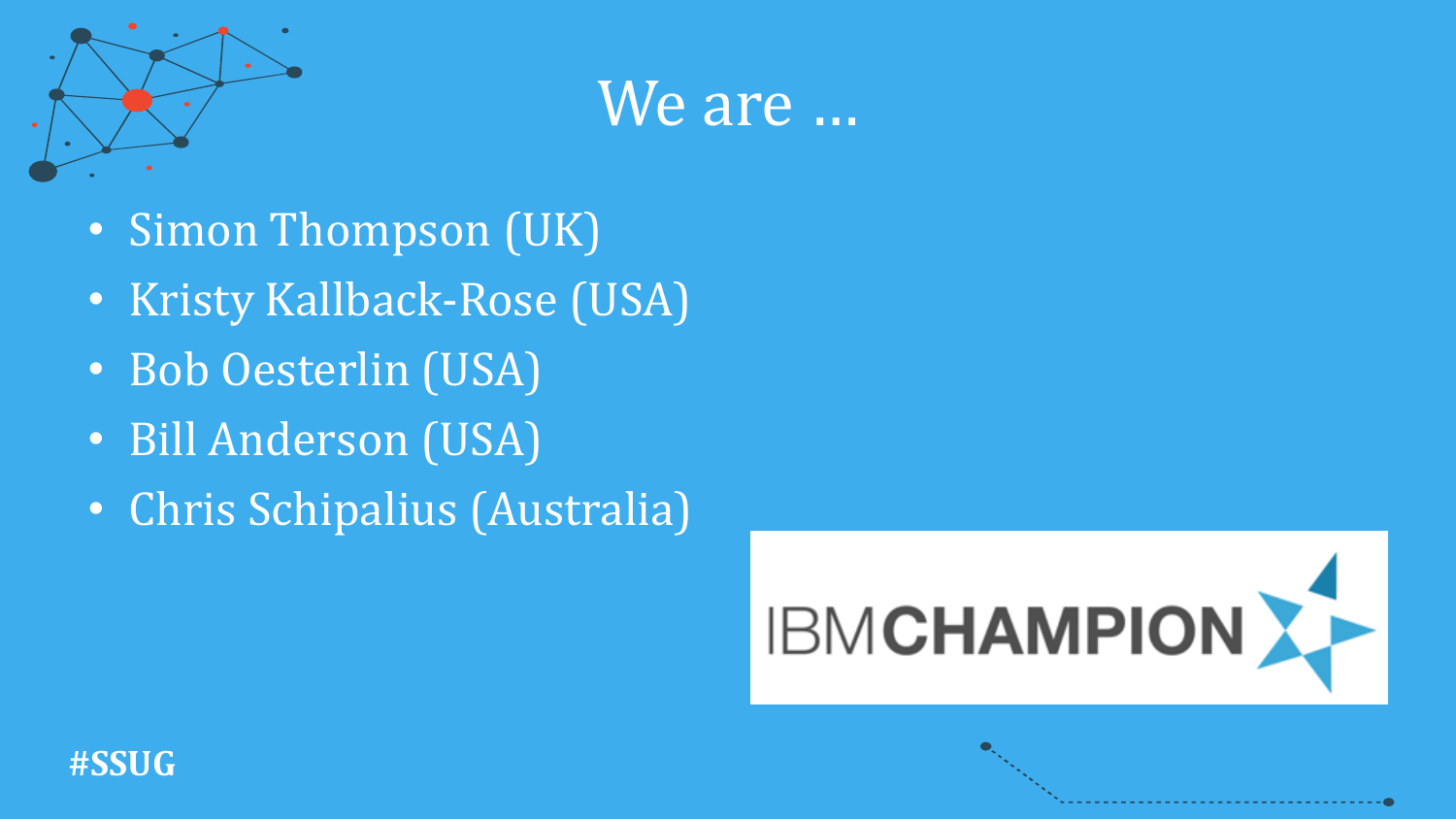

Check <https://www.spectrumscaleug.org/experttalks> for charts, show notes and upcoming talks

- Past talks:
	- 001: What is new in Spectrum Scale 5.0.5
	- 002: Best practices for building a stretched cluster
	- 003: Strategy update
	- 004: Update on performance enhancements in Spectrum Scale (file create, MMAP, direct IO, ESS 5000)
- Today:
	- 005: Update on functional enhancements in Spectrum Scale (inode management, vCPU scaling, NUMA considerations)
- Next:
	- Oct 6: Update on Spectrum Scale Container Storage Interface (CSI)
	- Oct 21: Best practices for information lifecycle management (ILM)
	- Nov: SSUG @ SC20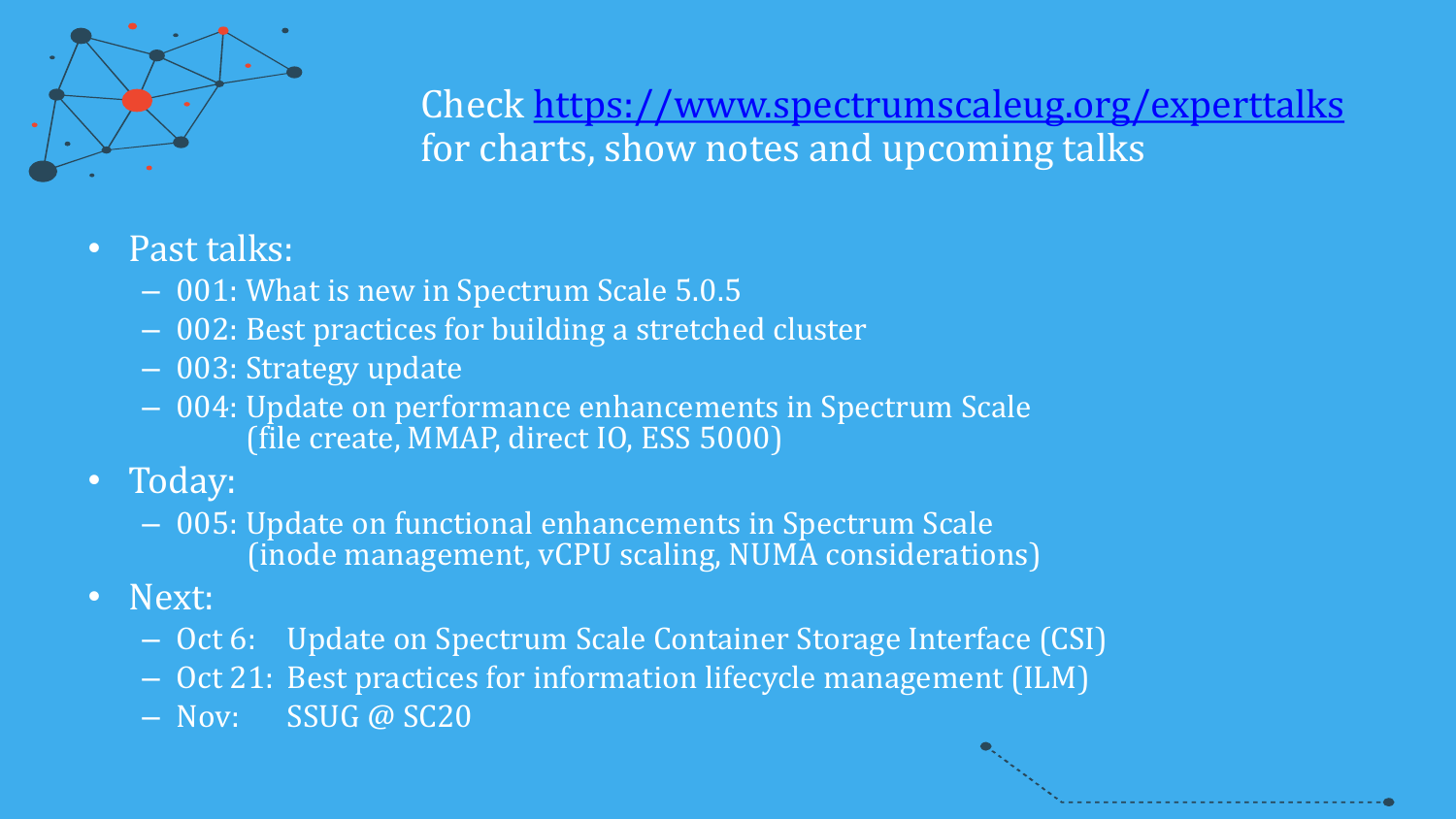



- Karthik Iyer (IBM) – Inode management
- Mike Harris (IBM)
	- vCPU scaling
	- NUMA considerations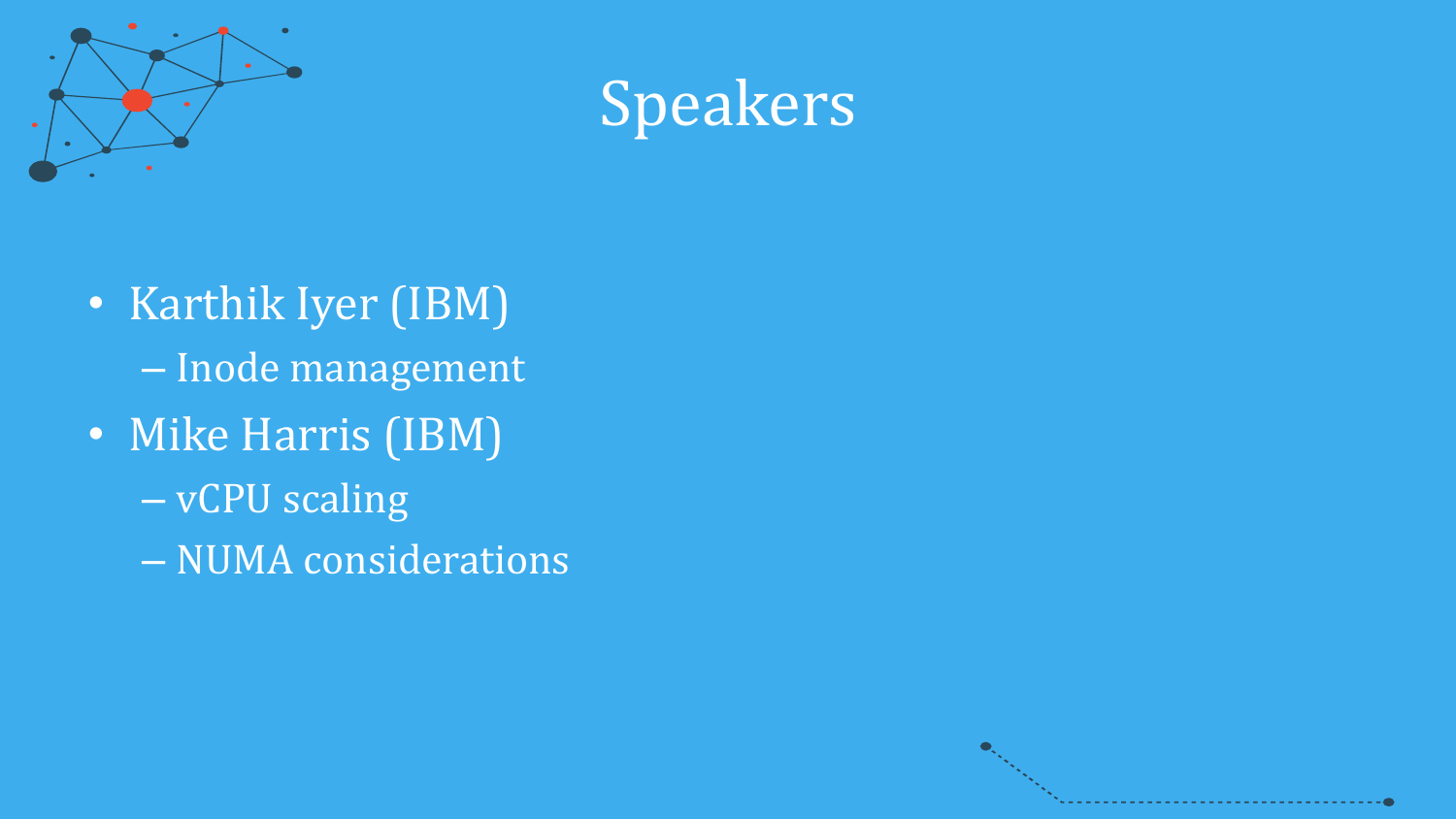#### **Disclaimer**



IBM's statements regarding its plans, directions, and intent are subject to change or withdrawal without notice at IBM's sole discretion. Information regarding potential future products is intended to outline our general product direction and it should not be relied on in making a purchasing decision. The information mentioned regarding potential future products is not a commitment, promise, or legal obligation to deliver any material, code, or functionality. The development, release, and timing of any future features or functionality described for our products remains at our sole discretion.

IBM reserves the right to change product specifications and offerings at any time without notice. This publication could include technical inaccuracies or typographical errors. References herein to IBM products and services do not imply that IBM intends to make them available in all countries.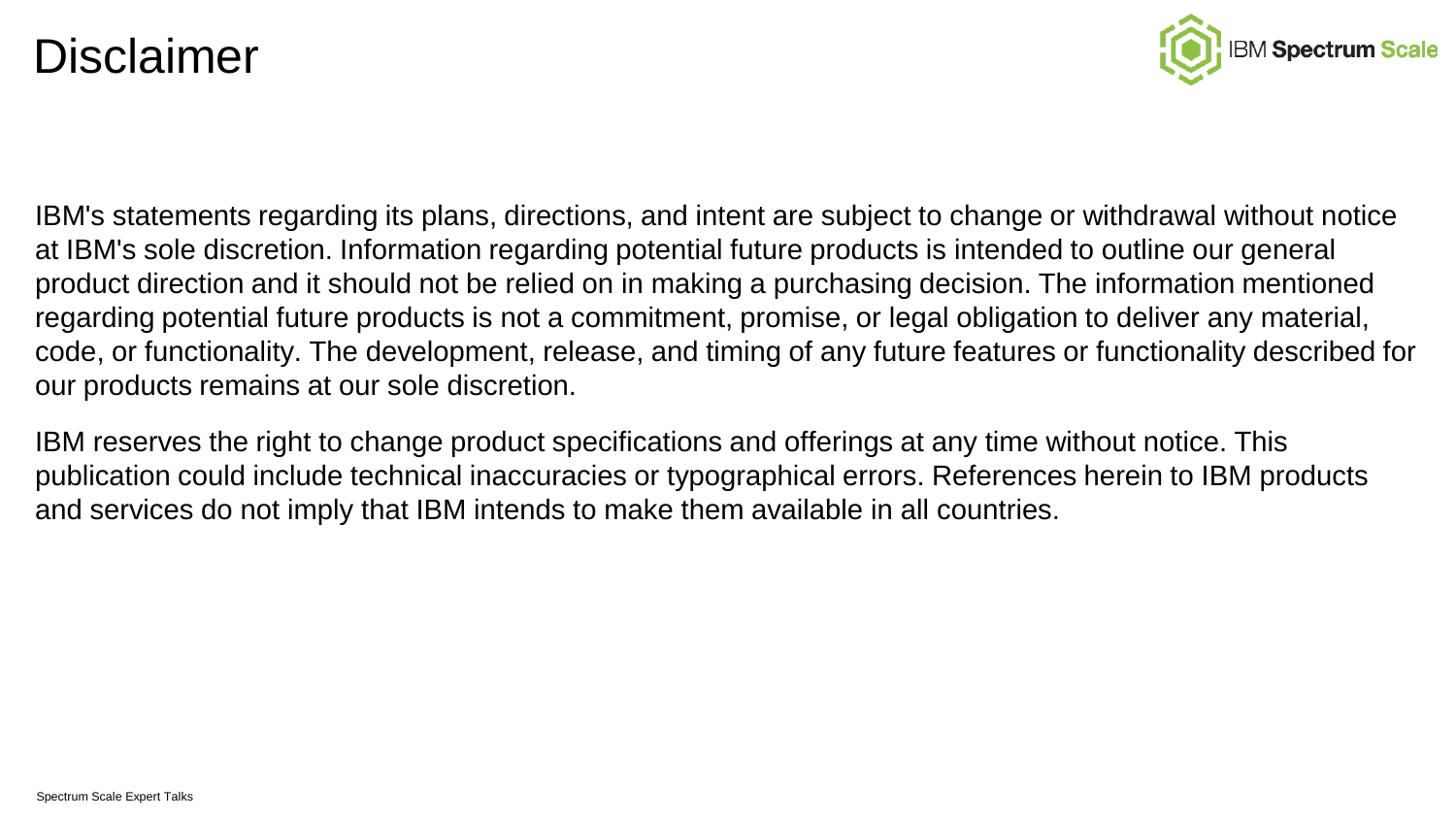© Copyright IBM Corporation 2020



# Spectrum Scale Inode Management & Enhancements

Karthik Iyer

Spectrum Scale Development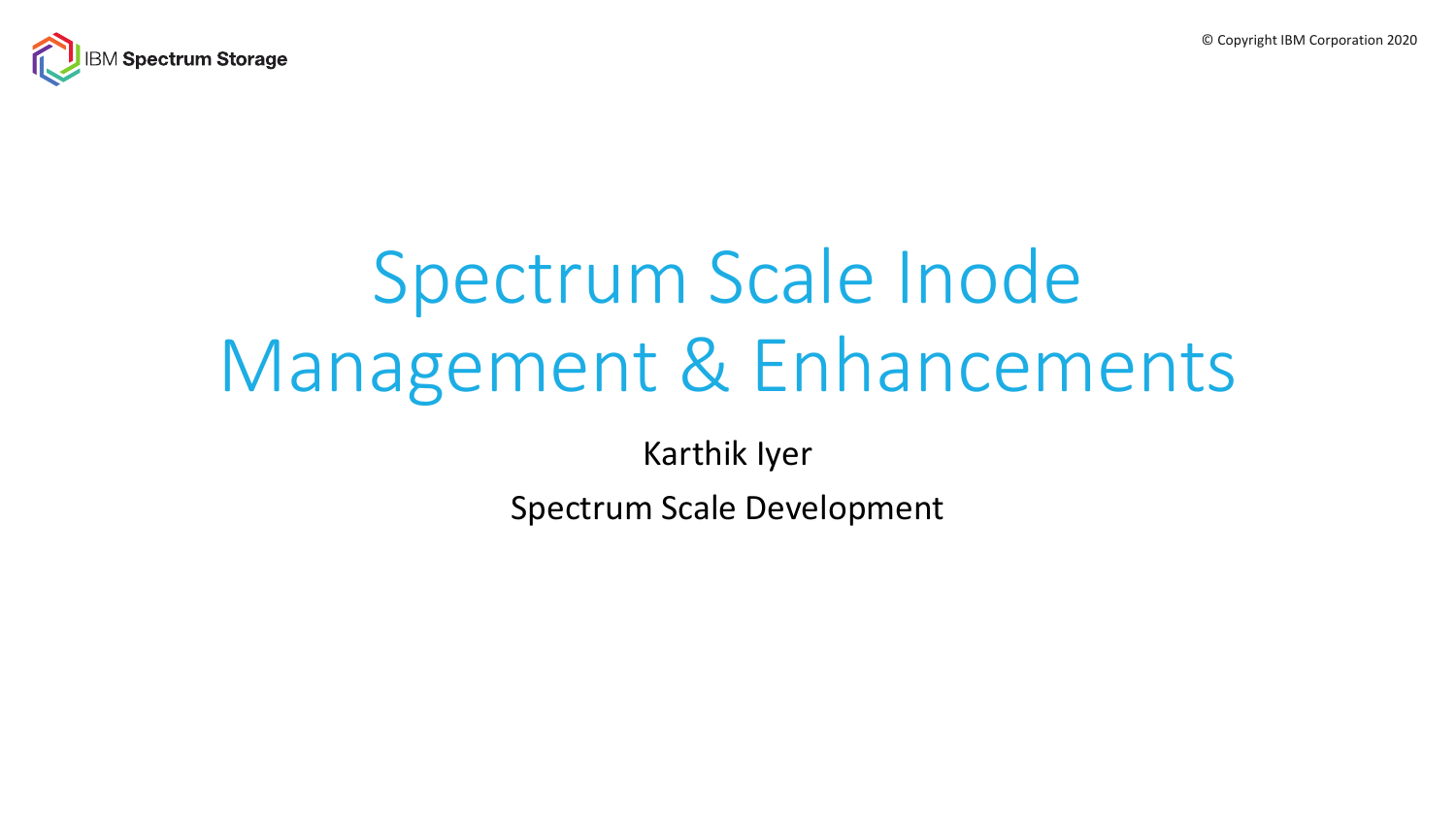- System file with inode number 0
	- One inode file per active FS/Snapshot
- An array of inode records (default 4K size)
	- Indexed by inode number (Int64)
	- Mgmt. functions like restripe walk this array
	- Inode scan interface
	- `tsfindinode` maps inode numbers to file paths
- Inodes added dynamically up to max limit
- Max number of inodes limited by
	- Number of small files that can possibly fit in the FS
	- User specified a lower max inodes limit
- Block level snapshot copy on write

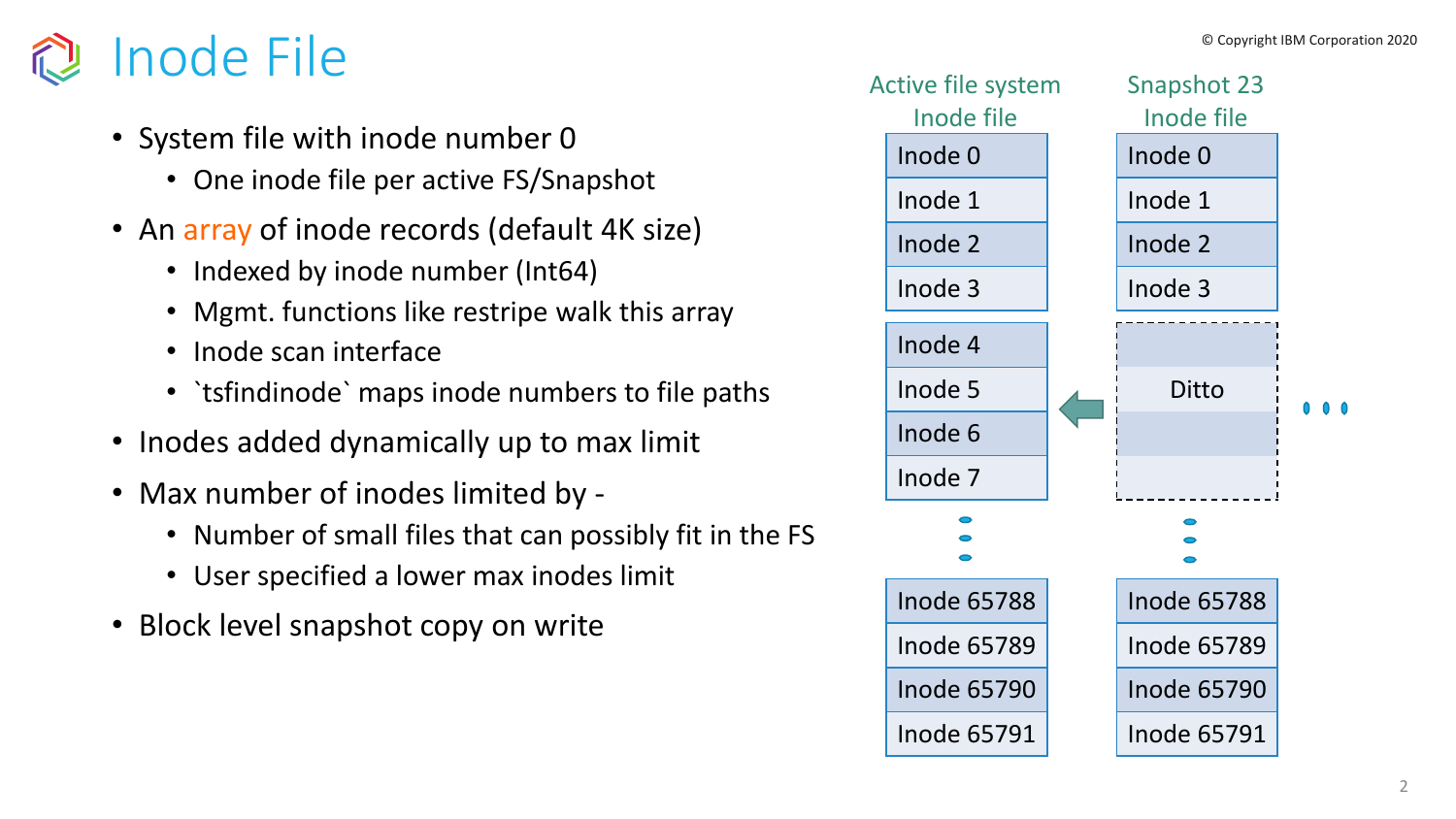# **Inode Spaces Copyright IBM Corporation 2020**

- Supports independent filesets
- Dependent filesets partition file system namespace, but
	- Each inode block contains inodes from different filesets, so
		- Per-fileset inode scan is expensive
		- Fileset snapshot is expensive
- Partition inode range into set of disjoint inode ranges

| $ $ ISpc 0         | <b>ISpc 1</b>                     | <b>ISpc 0</b>               |  | ISpc 1                      | <b>ISpc 2</b>                      |                          |
|--------------------|-----------------------------------|-----------------------------|--|-----------------------------|------------------------------------|--------------------------|
| Block 0<br>Inode 0 | <b>Block 8192</b><br>Inode 131072 | Block 16384<br>Inode 262144 |  | Block 24576<br>Inode 393216 | <b>Block 32768</b><br>Inode 524288 |                          |
|                    |                                   |                             |  |                             |                                    | Unallocated inode blocks |

- All inodes in an inode block belong to the same inode space
- Simple translation between inode number and inode space ID using inode masks

|                                                   |  | Internal Inode Number = 161034 |  |  |  |
|---------------------------------------------------|--|--------------------------------|--|--|--|
| Inode Number 423178 0000 0110 0111 0101 0000 1010 |  |                                |  |  |  |
|                                                   |  |                                |  |  |  |
|                                                   |  |                                |  |  |  |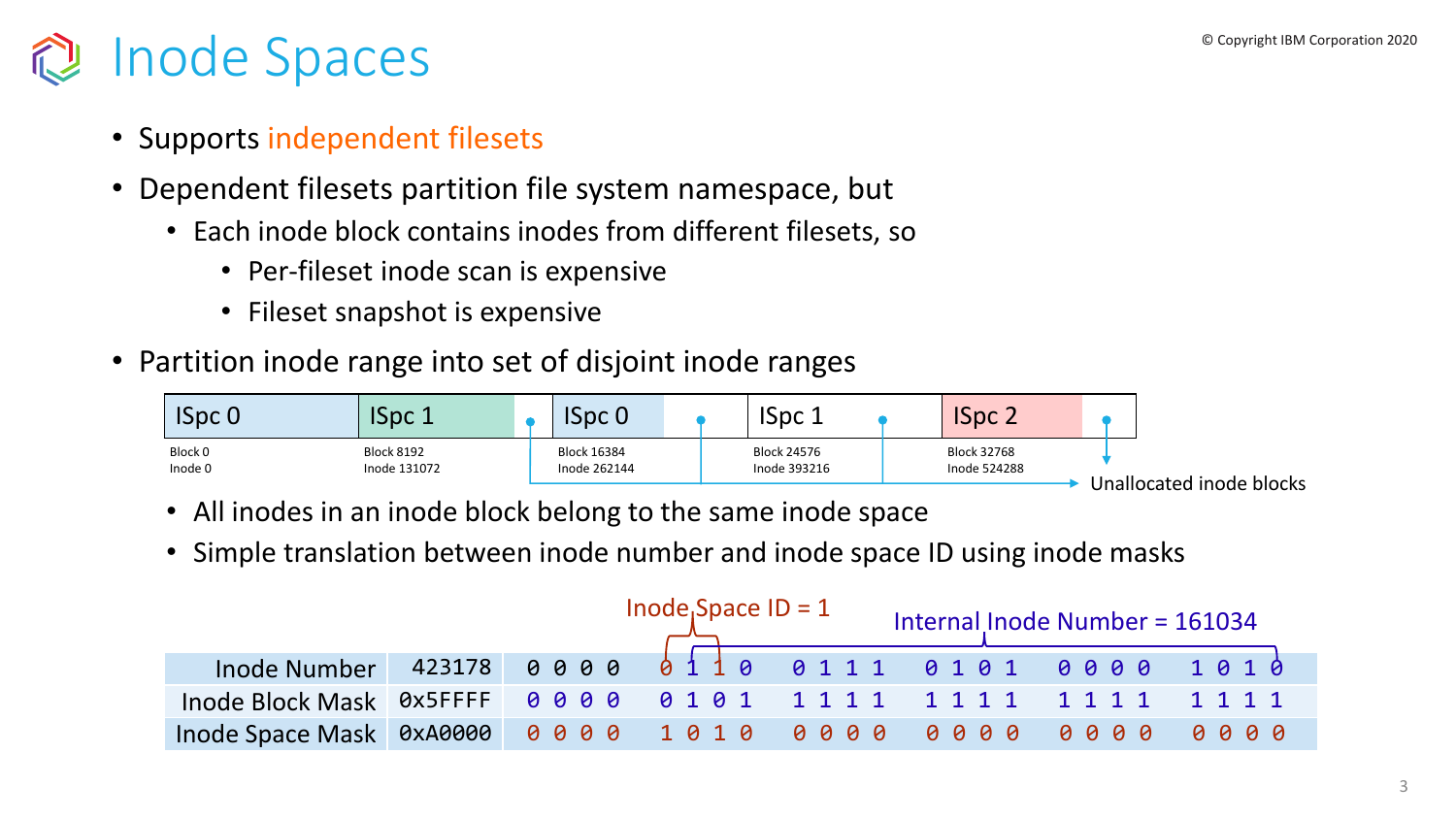# **Copyright IBM Corporation 2020** Inode Allocation Map

- System file with inode number 2 (only one per file system)
- Logically a large bit vector that tracks free/in-use status of all inodes
	- 2 bits per inode (free, in-use, being-created, to-be-deleted)
	- Efficient lookup of free inodes for file/directory/symlink creates
	- Tracks unlinked inodes for deferred deletion in case of node failure
- Physically divided into fixed sized lockable units called segments
	- Segments can be smaller than the inode allocation map file block size
	- The number of segments determine the node parallelism
		- Function of number of nodes (mmcrfs –n NumNodes) and metadata disks
	- A node can lock up to maxActiveIallocSegs segments per inode space
- Supports multiple inode spaces using *ialloc* masks (similar to inode masks)
	- Each segment belongs to a single inode space
	- Inode bits from a single inode space are not necessarily contiguous
	- Can have holes (sparse file)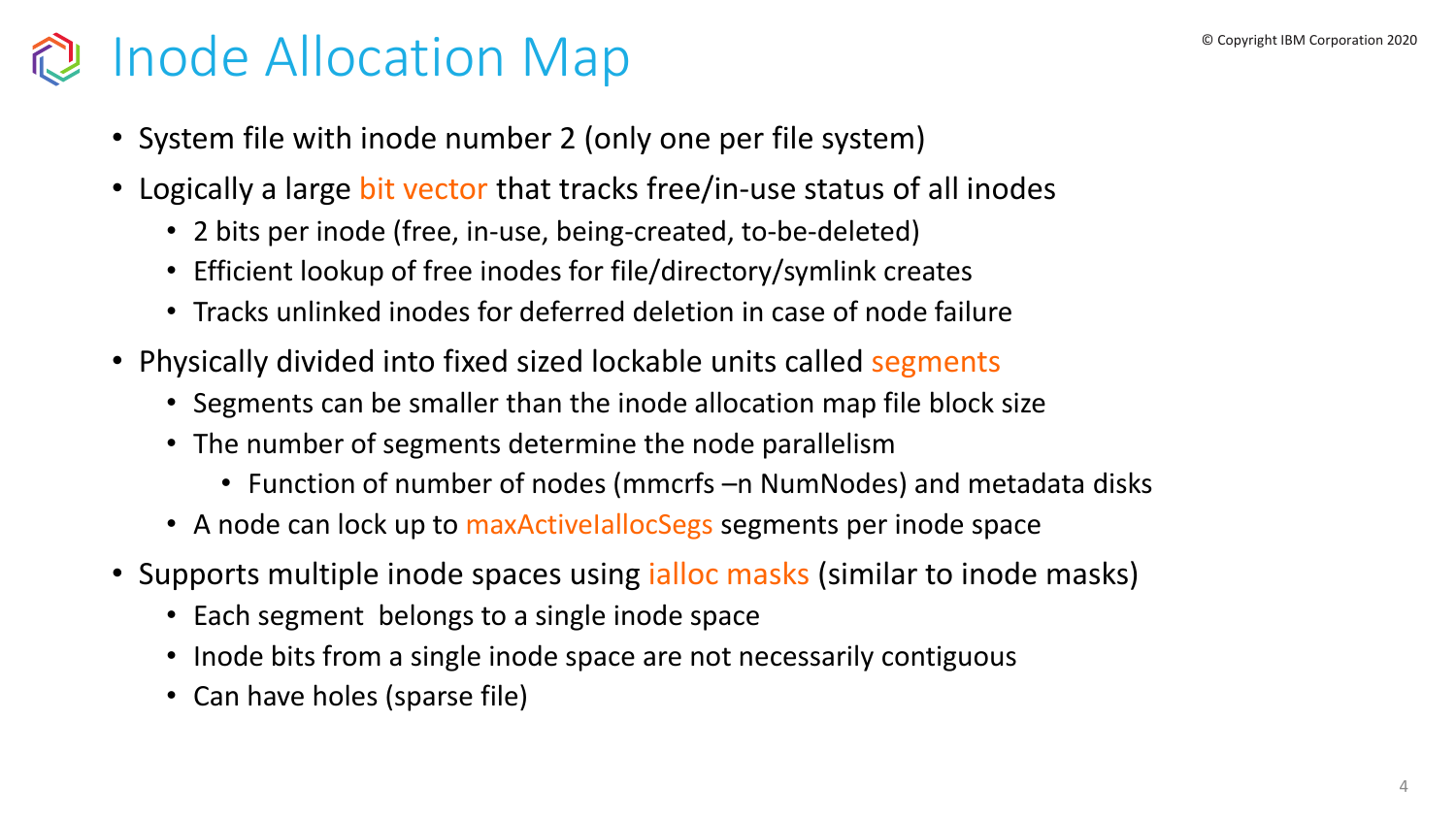### **Contright IBM Corporation 2020** Inode Allocation Map - Gotchas

- 'mmcrfs –inode-limit' only applies to the root fileset
	- Use mmcrfileset/mmchfileset to set inode limits for independent filesets
- Do not pre-allocate a large number of inodes during file system create
	- There is no option to de-allocate inodes to reclaim space
		- Can only de-allocate entire independent fileset (mmdelfileset)
		- Cannot deallocate root fileset
	- Allow inodes to expand on demand
- Do not use a large value of 'mmcrfs –n NumNodes'
	- This causes too many ialloc segments to be created and not enough inode bits per segment
	- Small ialloc segments get used up fast and nodes have to search for free segments often
		- Nodes lock random segments to look for free inode and increase chances of lock collision
	- Increases size of inode allocation map
	- Caveat: Too small NumNodes can also lead to lock contention on the inode allocation map
- Possible to 're-layout' inode allocation map after file system creation (5.0.4.0)
	- 'tsdbfs <fs> patch imap test/format' use under IBM support guidance
	- Can test with different nNodes, nMetadataDisks and nInodes to find the optimal layout  $55$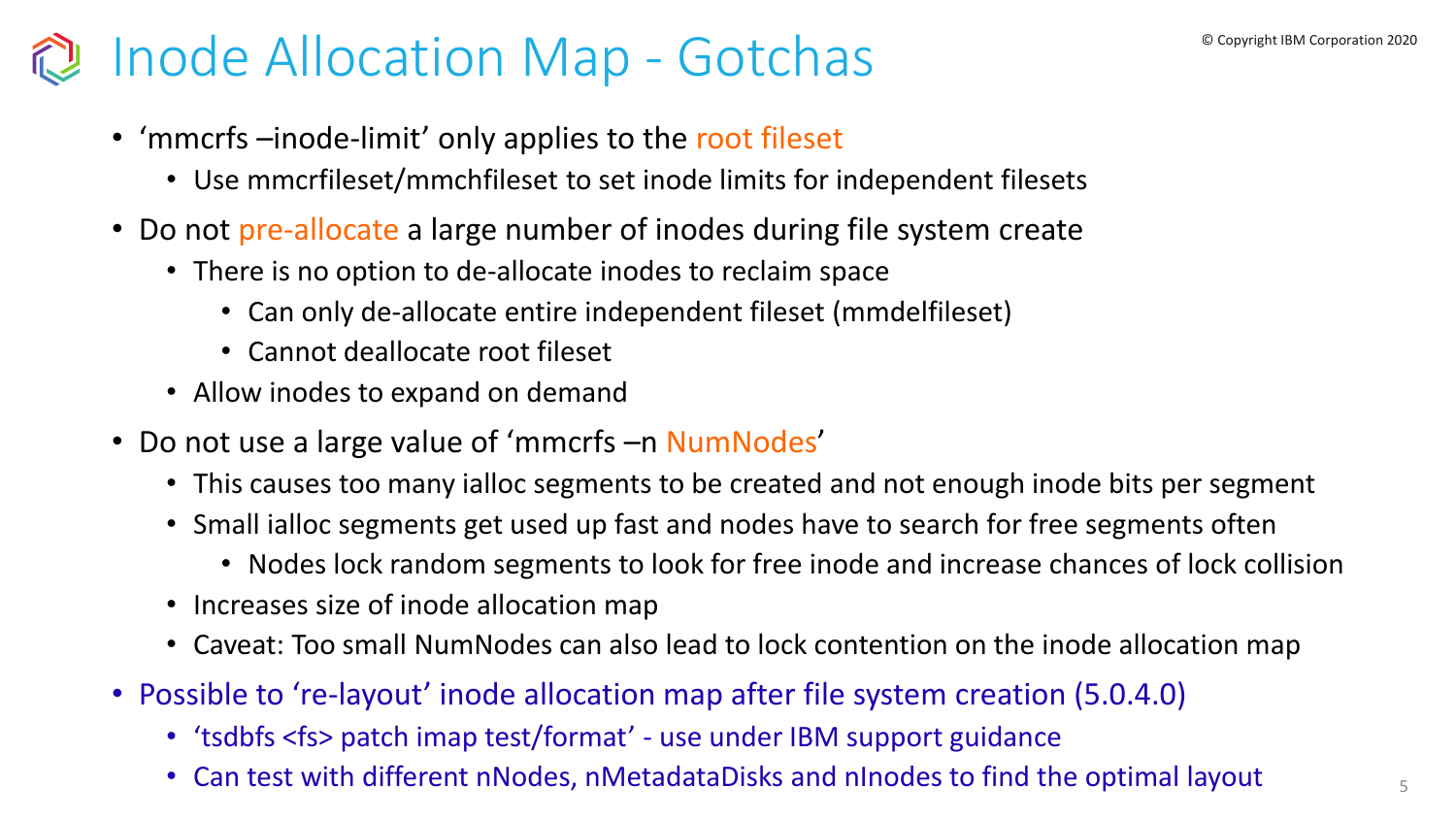# **Copyright IBM Corporation 2020 Copyright IBM Corporation 2020**

- Adds blocks to inode file of active file system and inode allocation map file
- Expansion limited by max inodes or file system capacity
- Automatic expansion
	- Triggered when the number of free inodes in an inode space falls below 25%
		- Expands by min(25%, 4M)
		- Now checked during free inode stats update instead of background sync (5.0.4.0)
	- Even if 75% of segments are full, each node has at least one segment with free inodes
- Manual expansion
	- Forced by 'mmchfileset -inode-limit MaxNumInodes: NumInodesToPreallocate'
- Map format V1 -> V2
	- V1
		- Surplus bits in ialloc segment are marked used so inode allocators cannot use them
		- After expansion, some of the surplus bits are marked free
		- Requires locking all affected segments and invalidating segment caches
	- $\bullet$  V2 (4.1.1.0)
		- Surplus bits in ialloc segment are marked free
		- Inode allocators compute the allocated range every time and stay within the range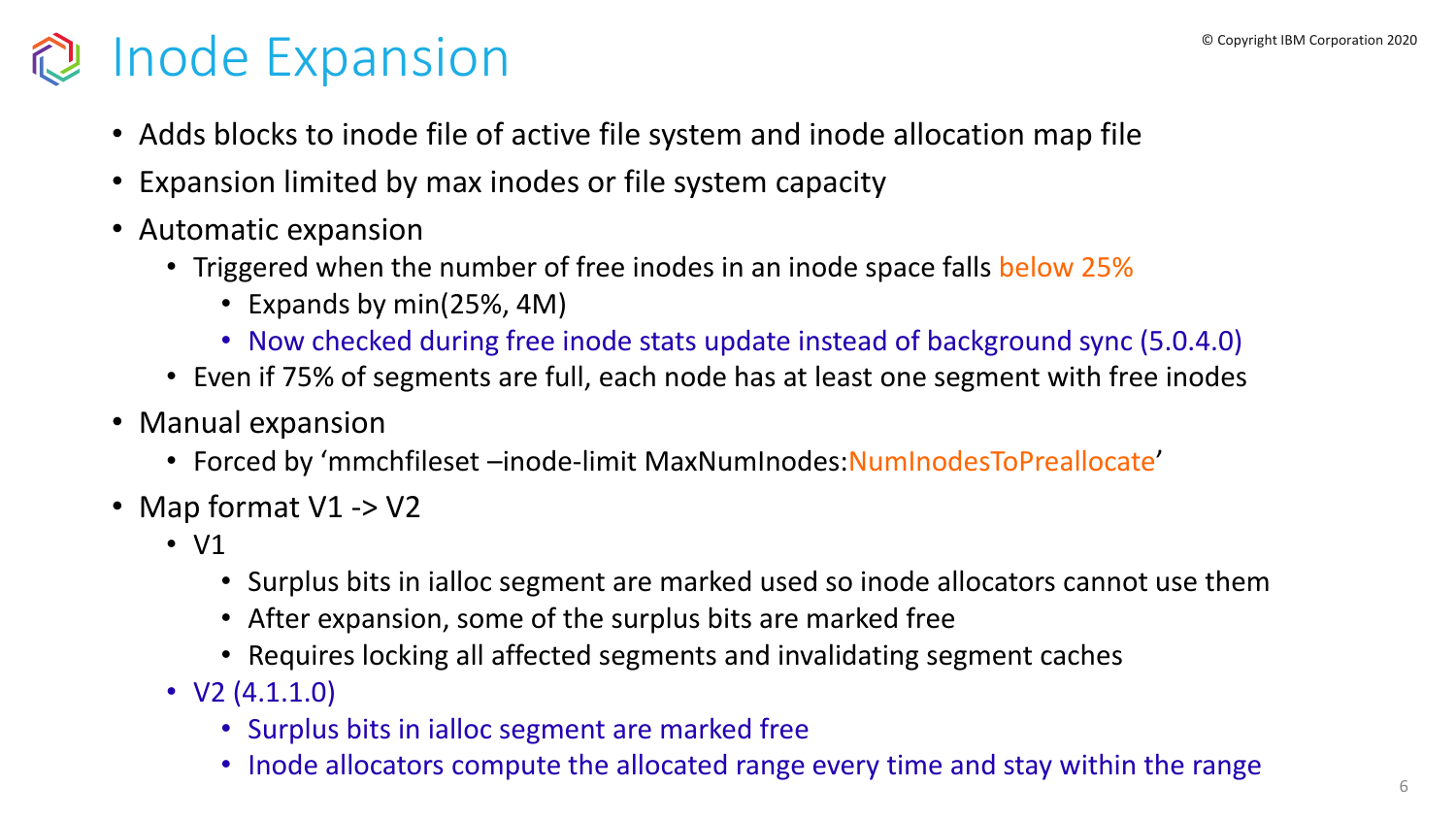# **De Copyright IBM Corporation 2020 Copyright IBM Corporation 2020**

- Tracks the number of free inodes in each ialloc segment
	- In-memory accounting that is initialized during stripe group manager init/takeover
	- Reads all ialloc segments from disk
- Segment owner nodes periodically update the inode manager on free inodes count
	- Allows automatic inode expansion to determine if threshold has been reached
	- Shows free inode accounting in mmdf
- Problem: Inode expansion forces re-init of inode manager accounting
- Solution (5.0.3.0):
	- Avoided reading the ialloc segments from disk for re-init
	- Changed inode manager update RPC to reconcile stale and new free inode count
- Problem: Inode manager initialization slow for large inode allocation map
- Solution (5.0.4.0)
	- Lockless read of ialloc segments in units of full disk blocks
	- Stale free inodes accounting auto-corrected as part of async recovery
	- Operation is user interruptible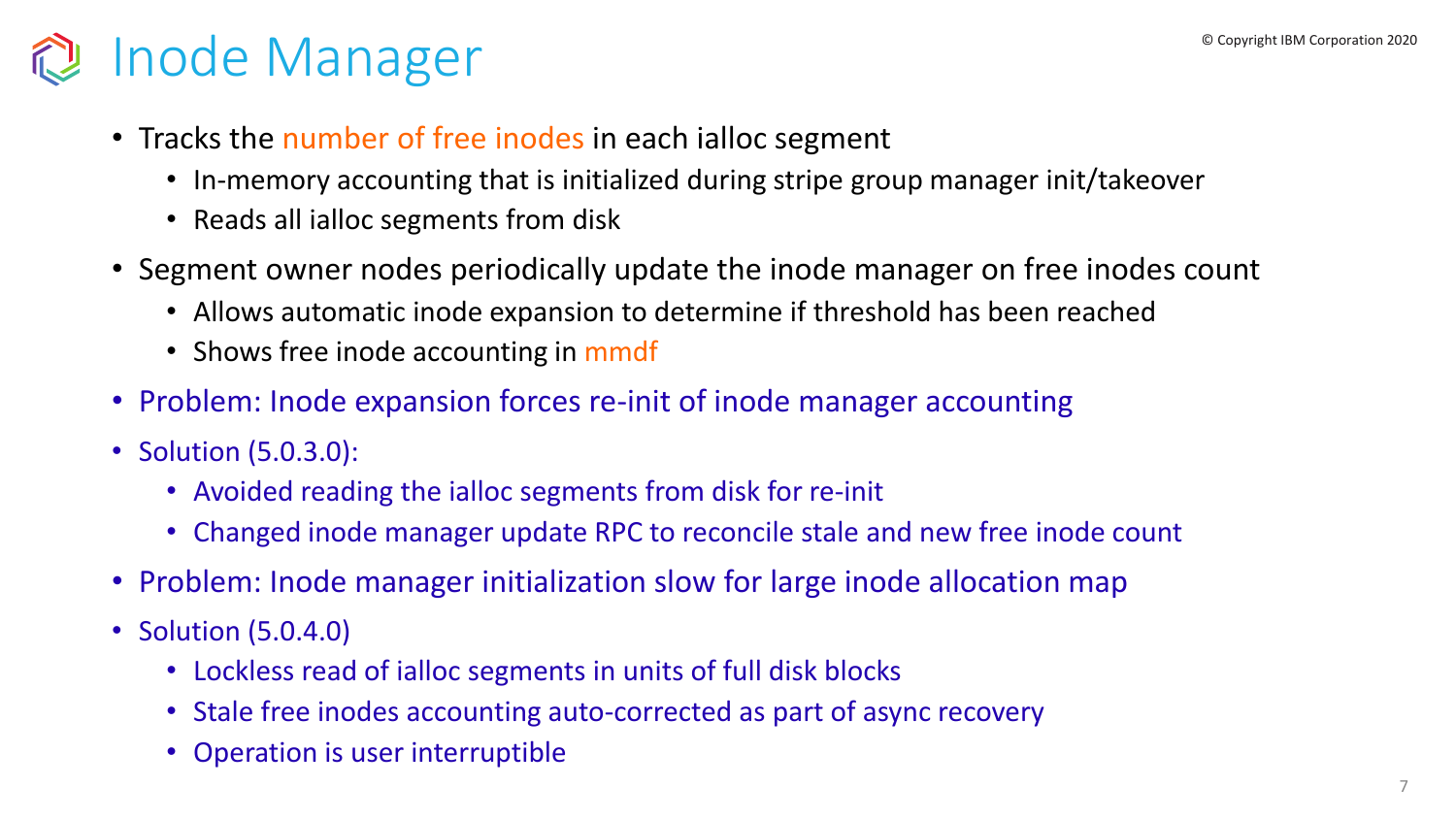### $\mathbb P$  Inode Allocation 2020 **Institute Allocation** 2020

- To allocate a free inode
	- Picks a segment (among maxActiveIallocSegs) based on parent directory inode number
		- To ensure new inodes in same directory are allocated from the same segment & new inodes in different directories are allocated from different segments
	- Looks in recently deleted inode list (dealloc history) of this segment
	- Else looks for a free inode in this segment
	- Else searches for a free inode in other segments
		- Uses ialloc segment hints (**ProbablyHasInodes**, HasInodes, ProbablyNoInodes, NoInodes)
		- Tries a random segment in order of (HasInodes, ProbablyHasInodes, ProbablyNoInodes)
		- Co-ordinates thread searches to avoid redundant searches (5.0.1.0)
		- Ignores empty ialloc segments (5.0.4.0)
	- Else tries to expand number of inodes and retries inode allocation
	- Else returns E\_NOSPC error
	- Marks inode as being-created in the segment
	- Prefetches inode to replenish dealloc history on this segment if needed
- Initializes the inode on disk and adds directory entry for inode
- Marks inode bit as in-use in the inode allocation map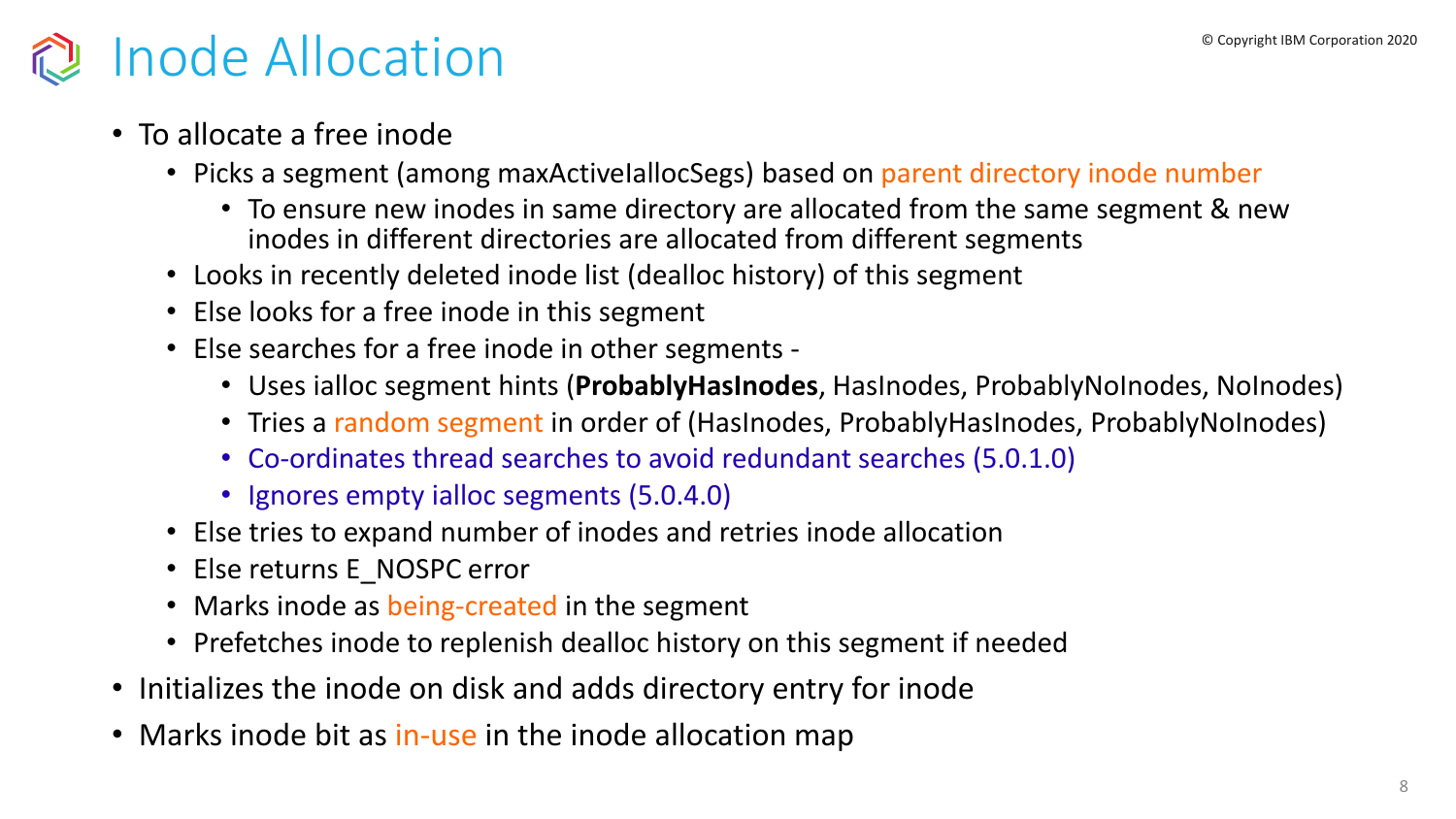### © Inode updates and the MetaNode <sup>© Copyright IBM Corporation 2020</sup>

- Multi-node writes to a single file can block on inode metadata update
- MetaNode co-ordinates inode metadata updates
	- Only metaNode reads and writes inode and indirect blocks
		- Collectes file size, mtime, and indirect block updates from other nodes
		- Merges inode updates by keeping largest file size and latest mtime
	- Other nodes only cache inode header and leaf indirect blocks
- Is a dynamically elected node role per file
	- Node that does first file access becomes metaNode
		- Acquires ww metaNode token; Other nodes acquire ro metaNode token
		- MetaNode token helps with inode destroyOnLastClose semantics
	- Can move due to operations like trunc, chmod, chown or frequency of metaNode requests
	- Can migrate to a remote node
- Also enables fine grained directory locking
	- Only metaNode reads and writes directory blocks
	- Other nodes obtain directory entries from the metaNode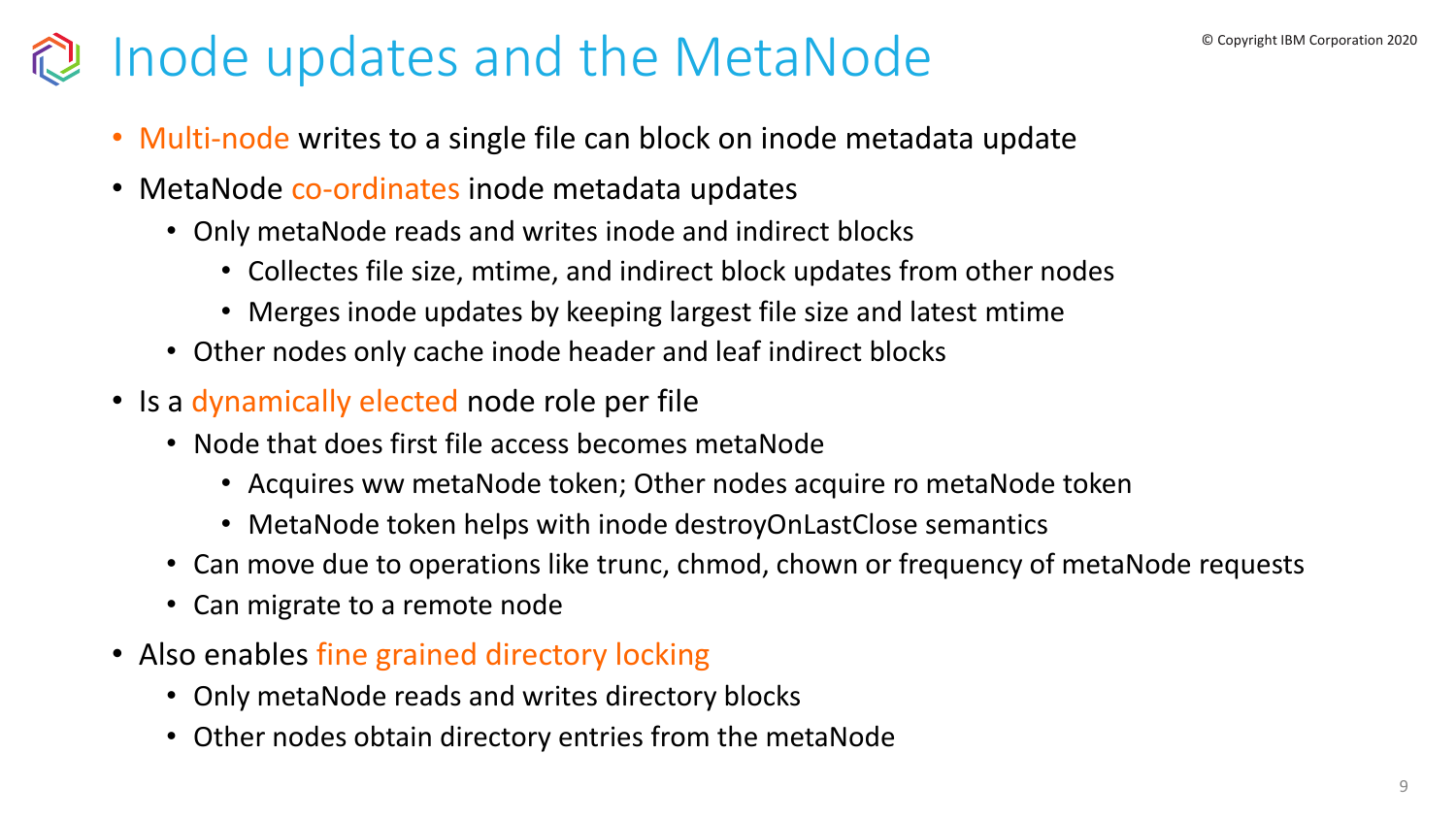# **Inode Deletion Copyright IBM Corporation 2020**

- Unlink reduces inode link count; If link count becomes zero
	- Marks inode as to-be-deleted in inode allocation map
		- If node fails after this point, async recovery will do deferred deletion of the inode
			- Deferred deletion now an interruptible multi-threaded lockless block scan operation (5.0.4.0)
			- 'mmfsadm dump deferreddeletions'
		- Now sends update request to token owner instead of revoking ialloc segment token (5.0.2.0)
	- Inode cannot be deleted as long as there are open instances or VFS references to the inode
		- Sets destroyOnLastClose flag on the open file object
- The node that closes the last open file instance to the inode
	- Sends revoke request to all nodes that have a metaNode token
		- Nodes that don't have open instances relinquish their metaNode token
		- Others set destroyOnLastClose and take ownership of deleting the inode
	- If all nodes relinquished metaNode token, queues the inode for background deletion
		- Background file deletion is multi-threaded
		- Processed via dealloc function shipping
	- Once inode is deleted, marks inode as free in inode allocation map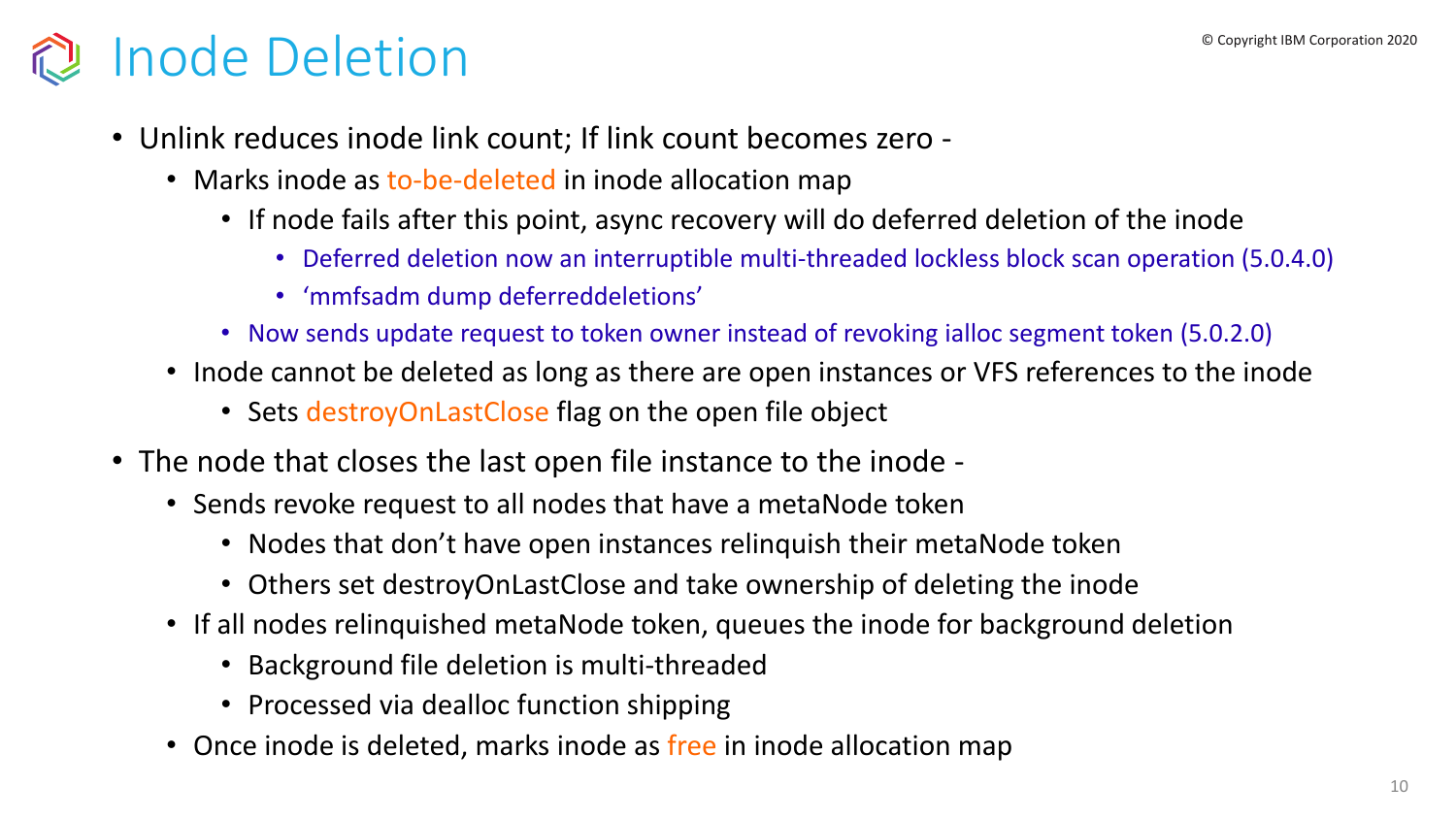### **IBM Spectrum Scale: vCPU Scaling and NUMA Considerations**

Michael Harris



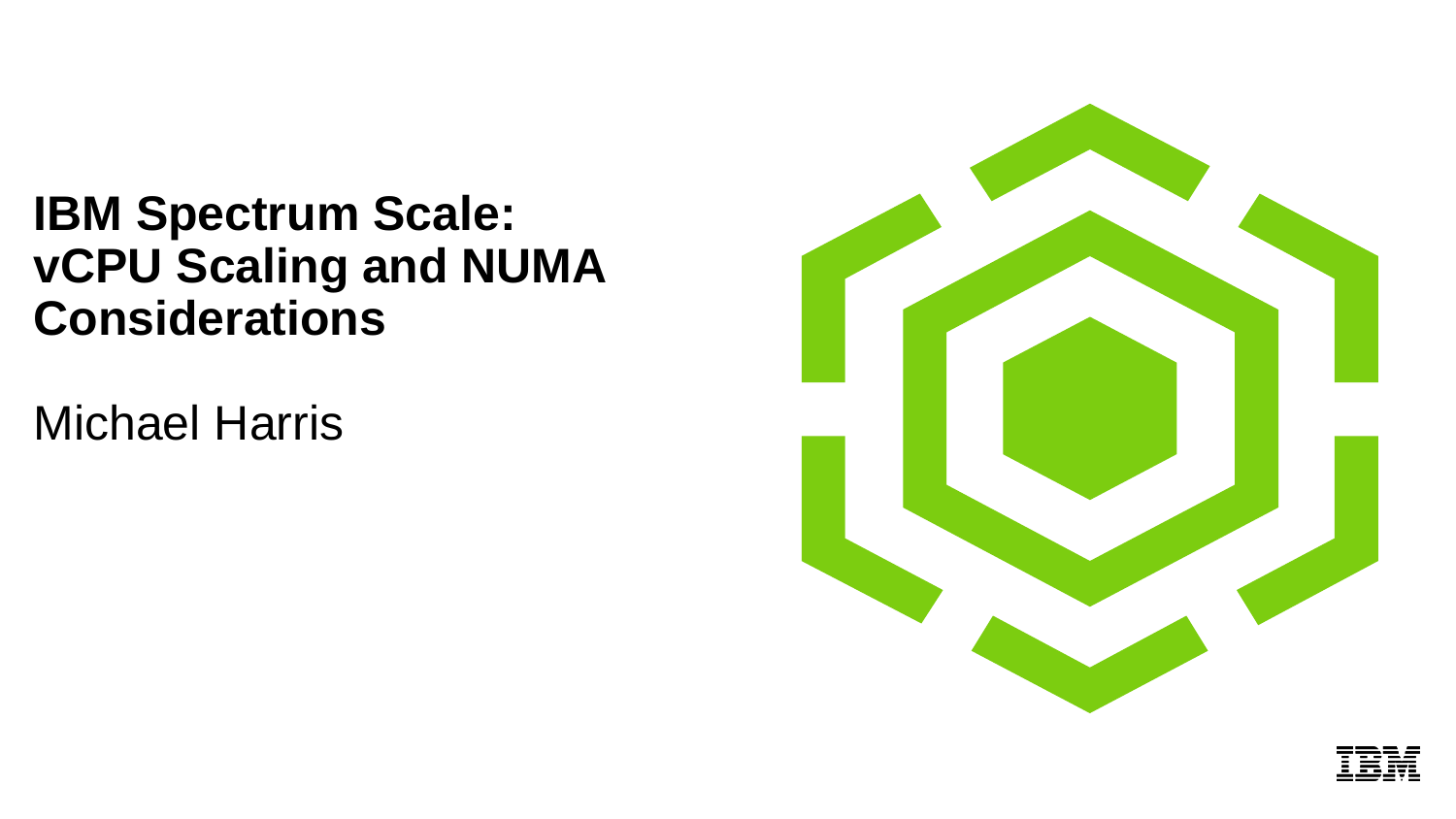### vCPU Scaling and NUMA Considerations

#### Spectrum Scale V5

The Spectrum Scale version 5 introduced pivotal enhancements to Spectrum Scale NUMA awareness and vCPU scaling.

- The FAQ stated 64 CPUs was the maximum single board SMP hardware supported.
- Spectrum Scale was not NUMA nor Cgroup / cpuset aware

In 5.0.x vCPU scaling work began and the NUMA subsystem was introduced within Spectrum Scale.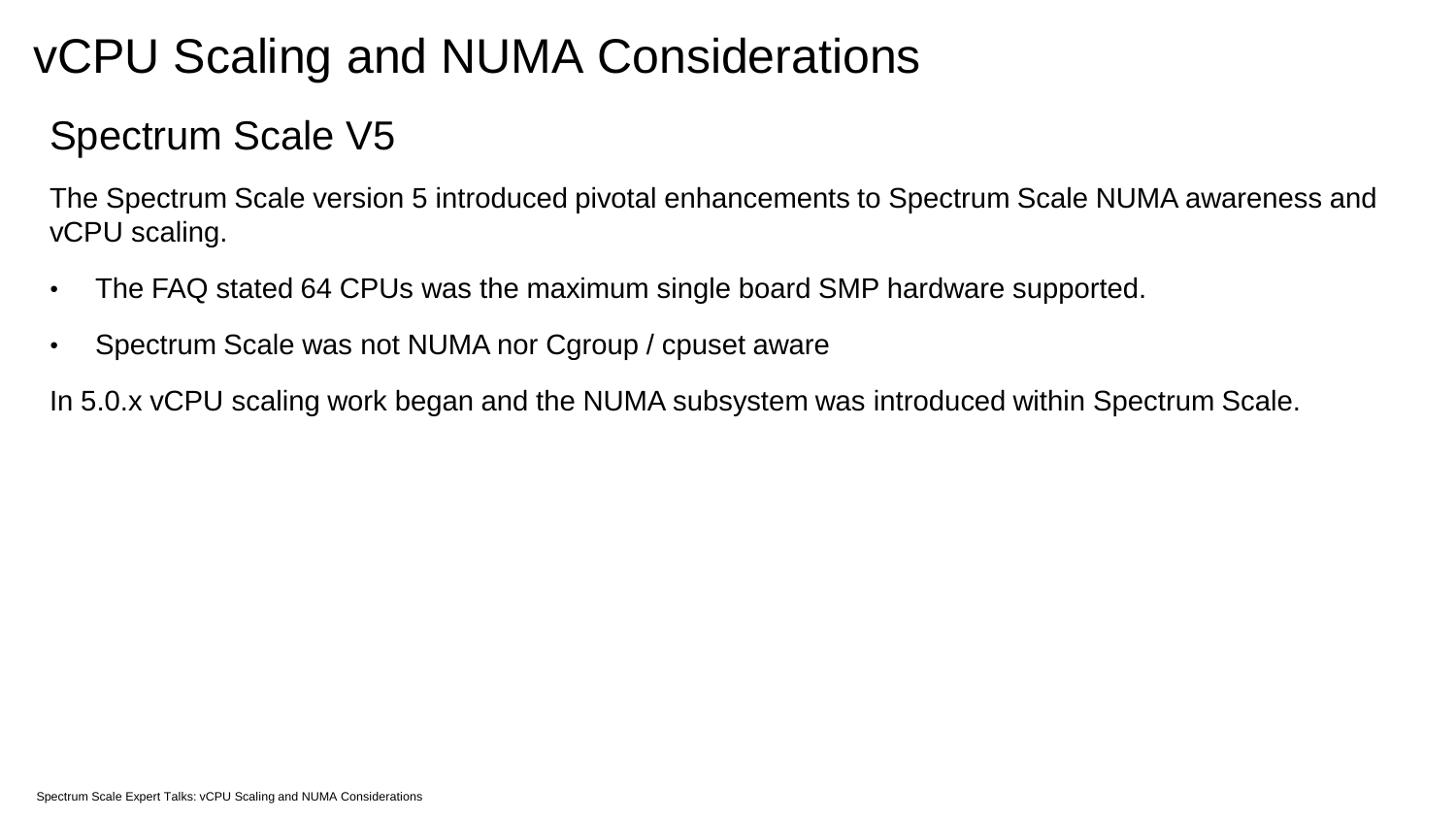### vCPU Scaling

Limits are based on virtual CPUs "vCPUs". Not on sockets nor physical cores.

#### A vCPU is

- A hardware slice or subdivision of a physical CPU; comprised of all or part of a physical CPU
- Based on configured hardware core threading levels "HT" for x86 64 and "SMT" for Power
- Is the scheduled processor entity by LINUX / AIX

#### Tested and established Warning and Hard vCPU Limits

- Based on classic SMP and NUMA hardware configurations
	- Low NUMA Complexity; Low internode latency; High internode bandwidth
- Classic SMP machines generally qualify
- Large LPAR machines may (E980, MH9119), or may not (UV 2000 types)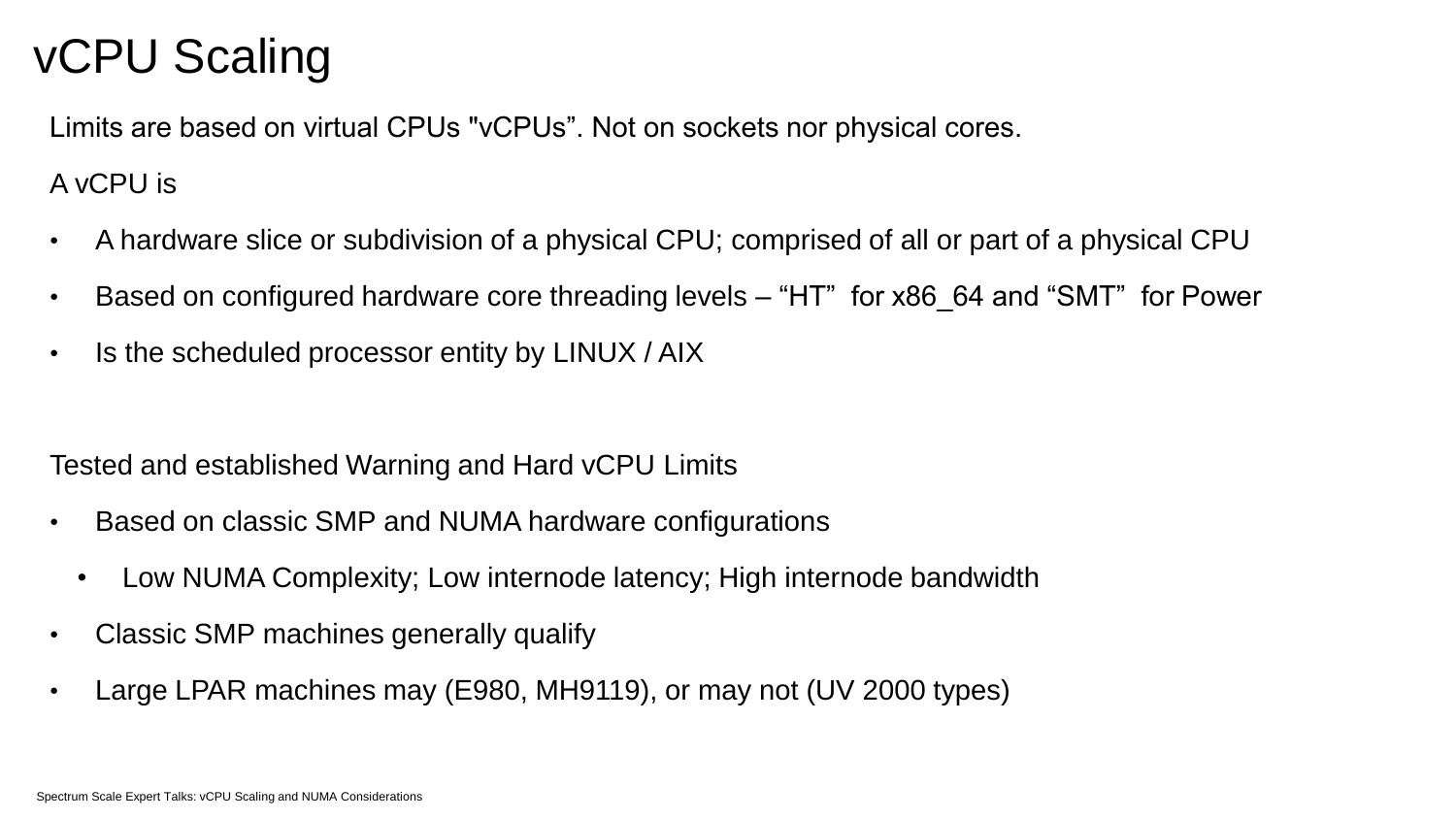### vCPU Scaling

FAQ: What is the current maximum tested limit for SMP Scaling?

- The largest SMP scale tested to date is 192 cores
- The largest vCPU count tested to date is 1536 vCPUs
	- 192 Cores at SMT 8
- The largest NUMA Complexity metric tested to date is 3

Code: Startup time vCPU Limits are now checked

- Supported  $\leq$  256 vCPUs
- Warning Limit 256 1536 vCPUs; Please engage with Engineering for approval
- Hard Limit > 1536 vCPUs; Spectrum Scale will not complete initialization.
- vCPUs are as reported by the OS and Cgroups cannot be used to bypass limits.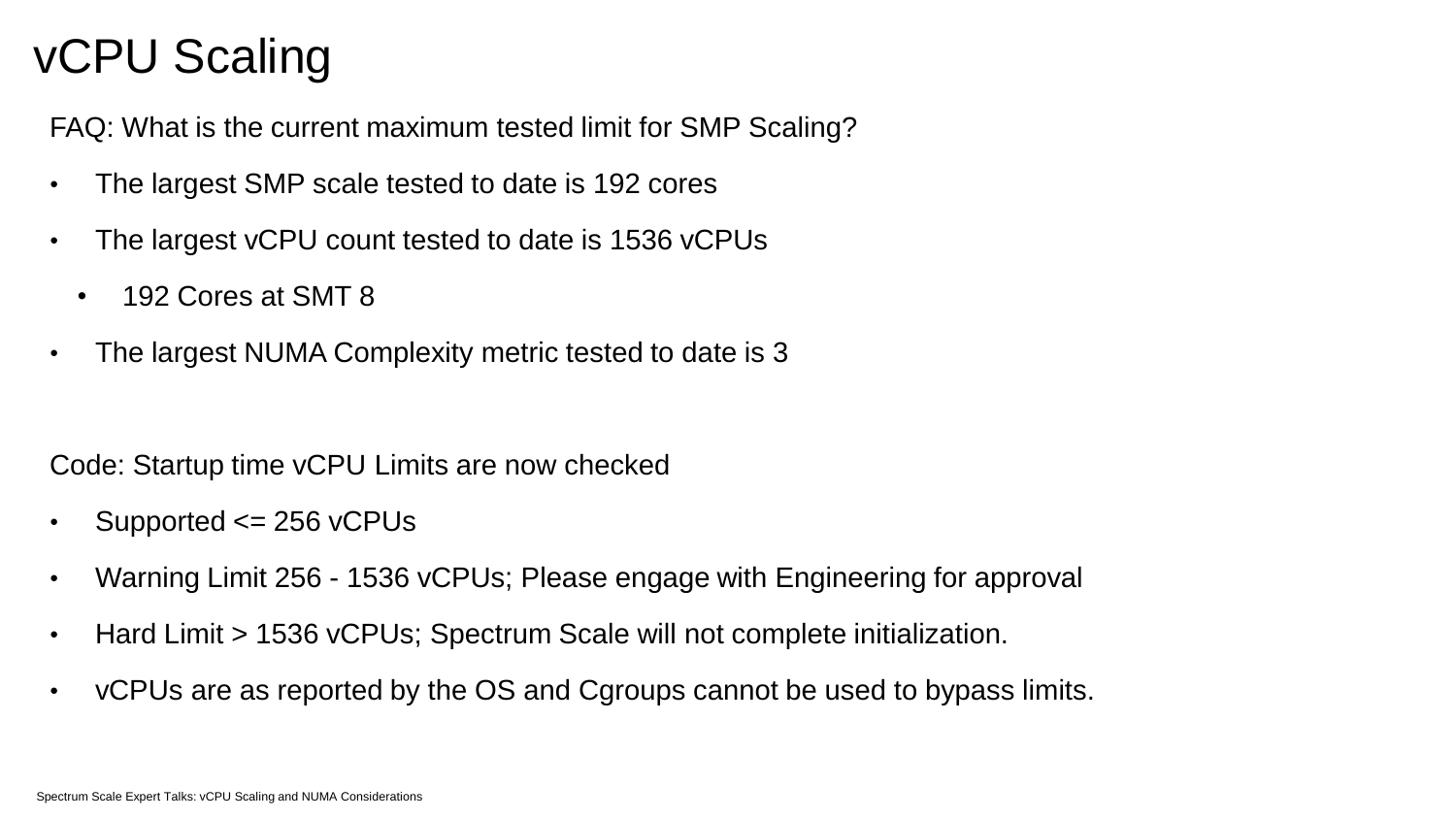What is NUMA? NUMA refers to "Non Uniform Memory Access" between memory and processors

In the following simple illustration all processors can talk to all memory – but not uniformly

- The inter-processor and memory access is faster within their own group (eg Node) than to others
- This inter-node latency impacts multi threaded programs expecting symmetric multi-processing uniformity.

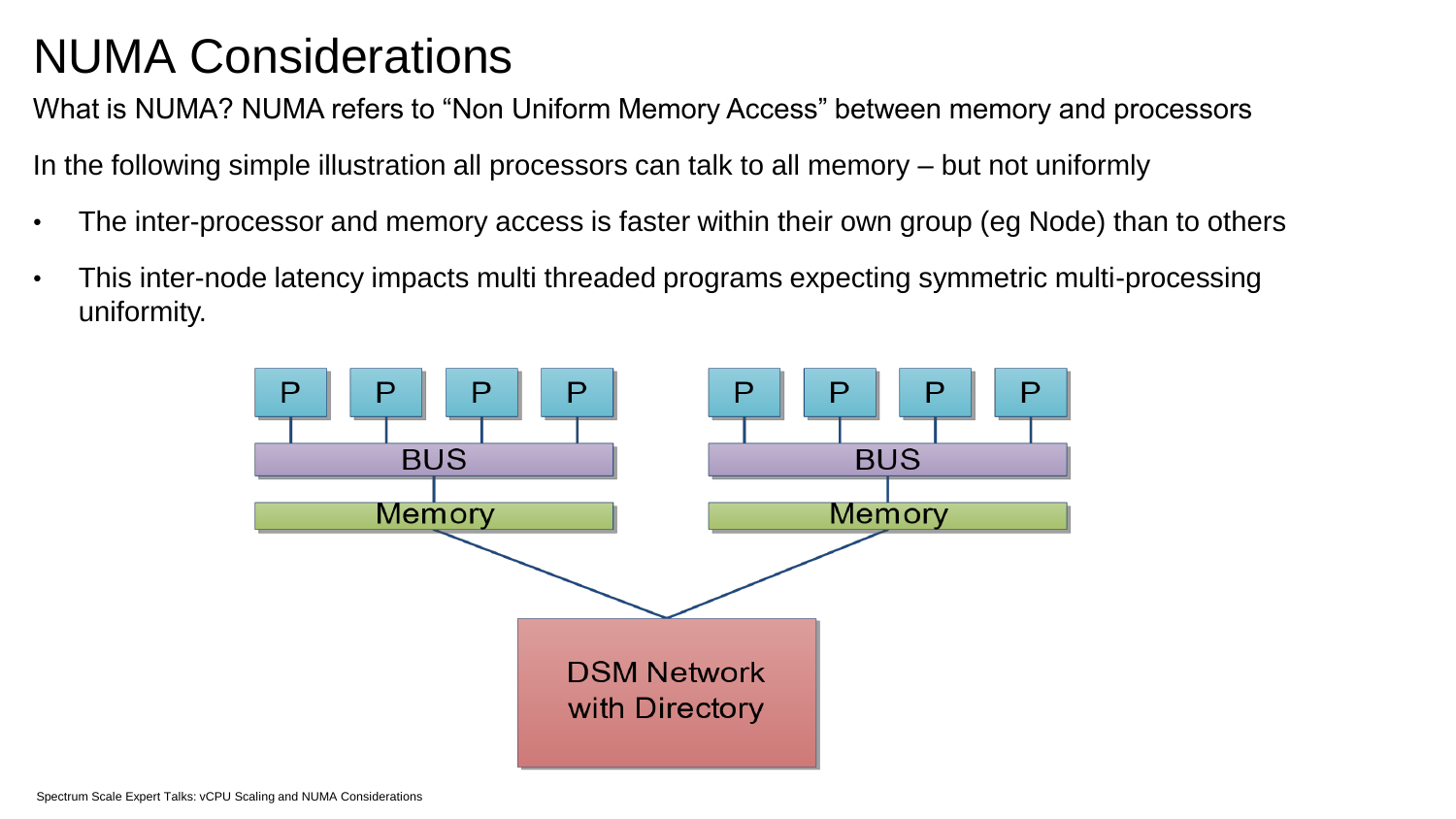How is NUMA characterized?

- The number of NUMA nodes (sometimes "domains")
	- Spectrum Scale coined the term *NUMA Complexity* as a metric to characterize this value
- The latency between nodes.
	- *NUMA node distance* as reported by Linux *numactl –hardware*
- Values are as reported by, and dependent thereof on, firmware.
	- Essentially equivalent hardware may be reported differently by different vendors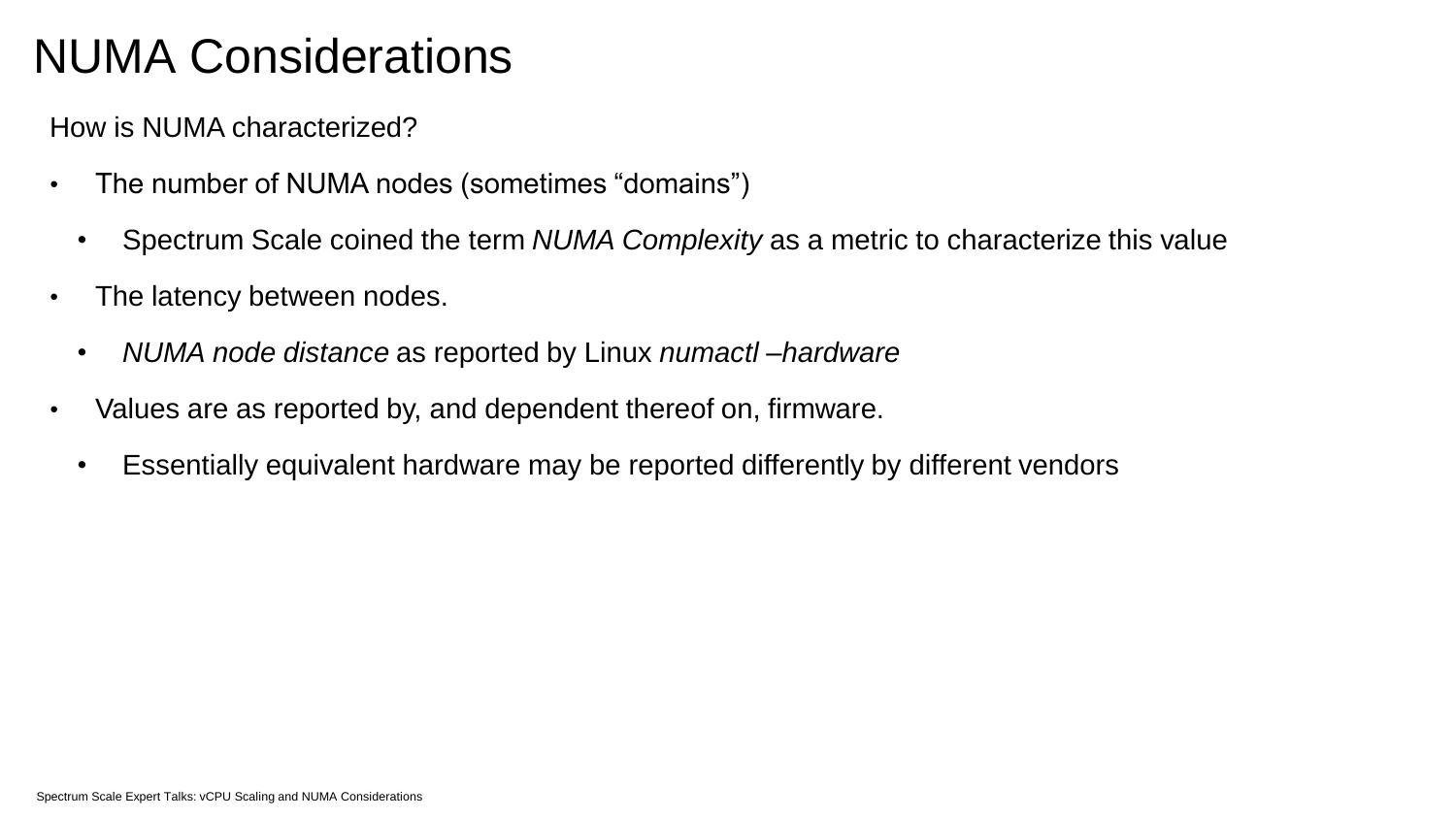NUMA Complexity

- A Spectrum Scale coined metric to characterize (generally) the complexity of the NUMA environment
- Defined as the number of distinctly different NUMA node distances as reported by numactl --hardware
- The warning limit is 3 which corresponds to machines Spectrum Scale is known to work well with
- This is a characterization metric

The following system has a NUMA Complexity Metric of 3

• Can be misleading as nodes 252-255 are identifiable as graphics adapters not affecting Spectrum Scale

\$ numactl --hardware

node distances:

node 0 8 252 253 254 255

0: 10 40 80 80 80 80

8: 40 10 80 80 80 80

252: 80 80 10 80 80 80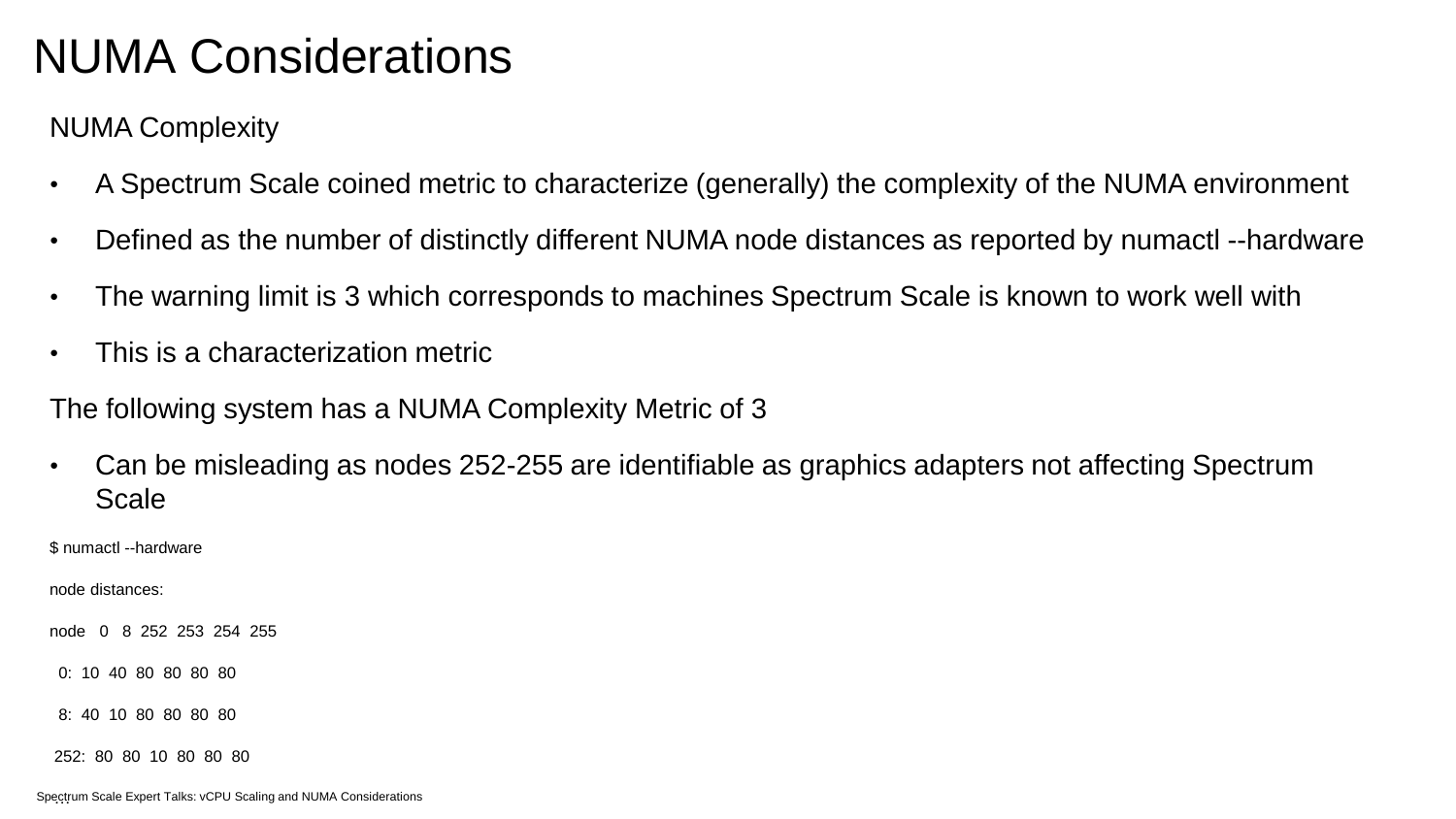NUMA Node Distance

- A platform metric to characterize the latency between any two given nodes
- Intended to be integral multiples of 10
- Intended to be accurate conveyance of inter-node latency
- As reported by platform firmware, *if reported by firmware*
- As often as not ad-hoc

Spectrum Scale reports values and views of Numa Complexity and Numa Distance(s)

- Does not make performance decisions based on this information.
- Advisory in logs and dumps when there are performance issues to be identified.
- Helps us understand machines we may not have seen before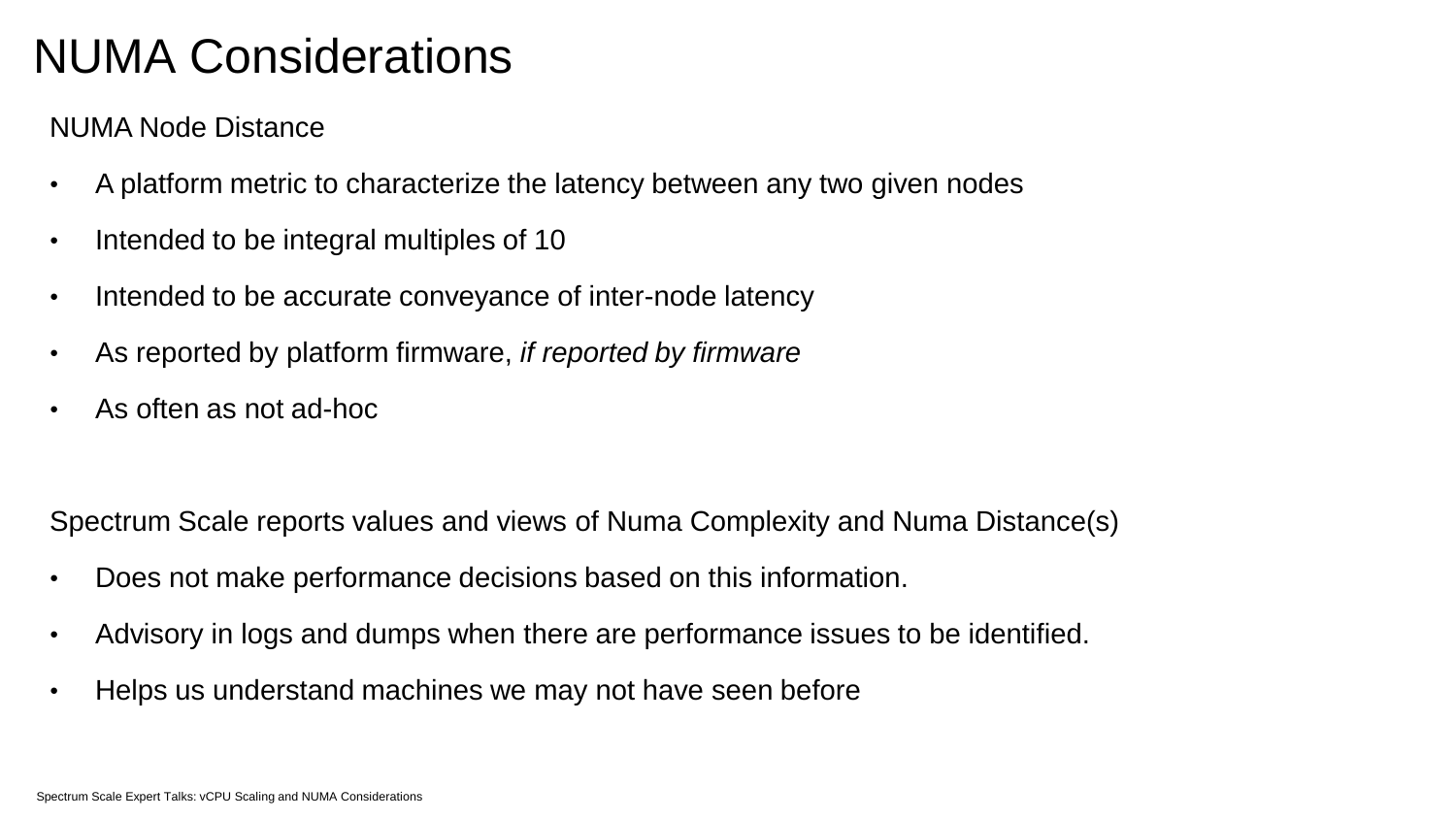#### NUMA Awareness

- Awareness increasingly enhanced.
- Spectrum Scale can now be configured to startup with most Linux *numactl* options
- Verbs RDMA is NUMA aware but not yet pro-active
- Infiniband RDMA adapters may benefit from thread and memory locality
- We have done experiments to improve the NUMA efficiency of page pool allocations and are evaluating. We expect the benefits of any such improvements will depend on the hardware configurations being evaluated.
- What is possible depends on where hardware and memory reside.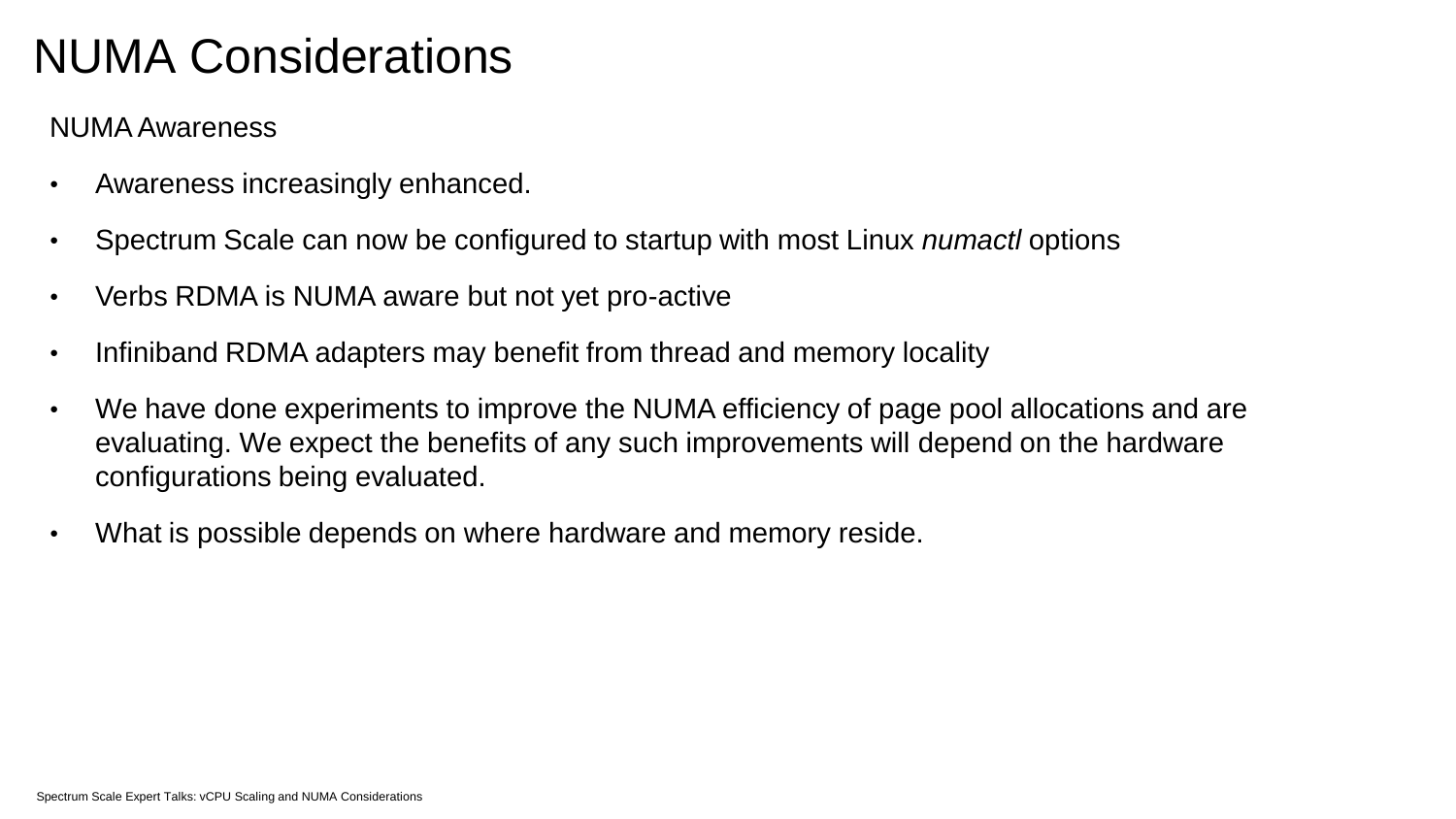### Cgroup Awareness

A Cgroup is a grouping of processors and memory that a process or thread may be assigned to.

- Can be created and changed dynamically or pre-configured (such as for system components)
- Generally use to limit resources and/or affine them as appropriate

Spectrum Scale has basic Cgroup awareness for Cgroups V1

- Largely informational logging and dumping of system vs actual run environment.
- Cgroups V2 is in RHEL 8; is not the RHEL default; is not qualified yet.

Not formally supported as

- Spectrum Scale isn't notified of Cgroup cpuset changes so can't log nor react to any changes.
- Spectrum Scale utilizes system limits for limits checking
	- Cgroups/cpusets are dynamic, so Spectrum Scale must be ready to handle the entire (maximum possible) system configuration (vCPUS, memory, hardware)
	- Therefore cannot be used to bypass vCPU and memory limits checking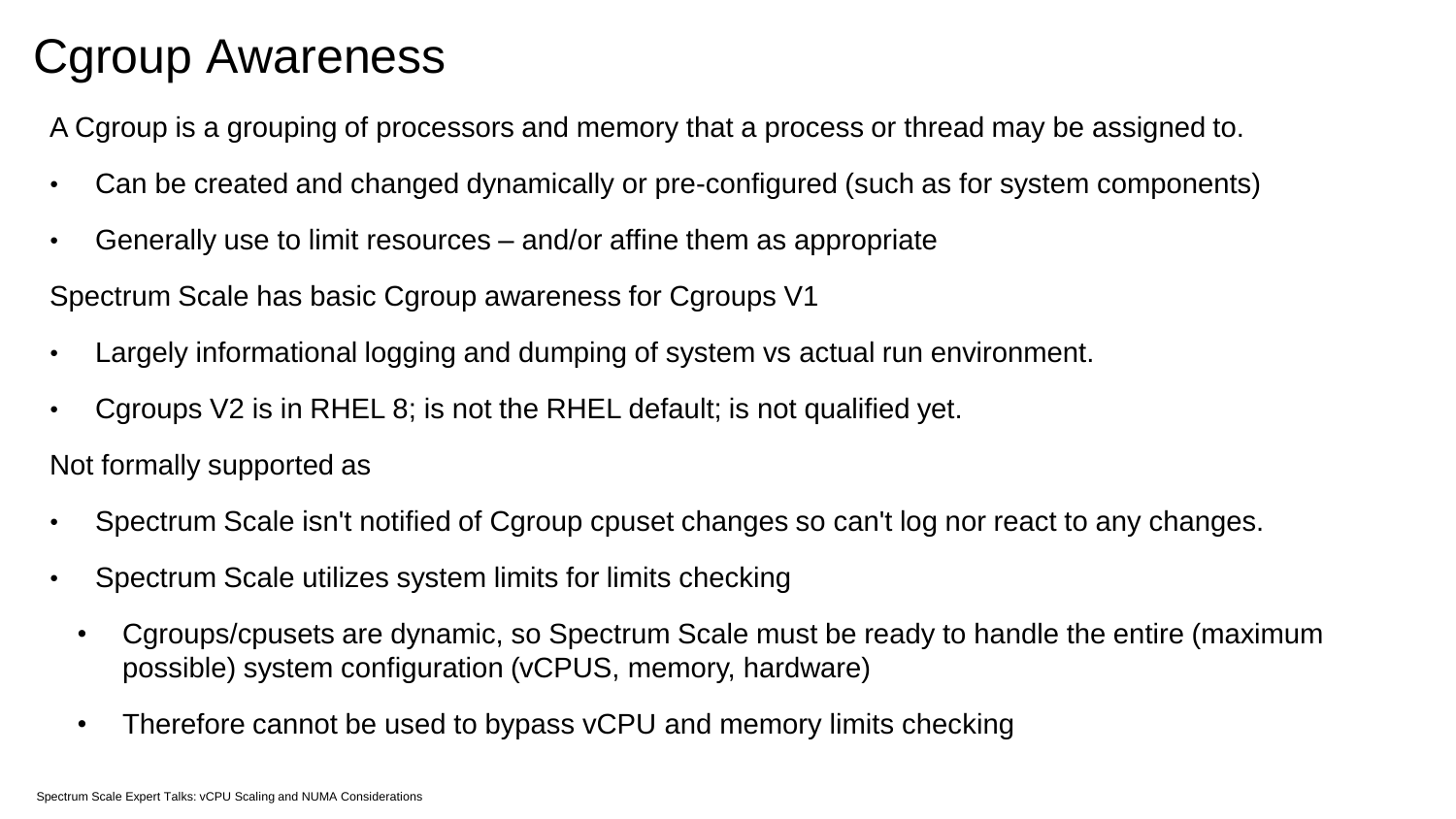### Summary

Spectrum Scale 5.0 brought vCPU, NUMA, and Cgroup awareness and an enhancement roadmap.

- Classic SMP multi-socket motherboards with sane NUMA characteristics remain the gold standard for Spectrum Scale.
	- A sane NUMA configuration has a Numa Complexity of 3 or less, with low latency and high bandwidth between NUMA nodes.
- Intelligent use of VMs/LPARs to high counts can work on sane NUMA architectures
	- The amount of CPU and memory required for the reasons you use Spectrum Scale require sane NUMA.
- vCPU scaling, NUMA and Cgroup awareness and enhancement are ongoing
- Spectrum Scale is run in many different hardware configurations and we work closely with our customers to stay the best at what we do. We're glad to work on issues that might be seen in new cutting edge configurations.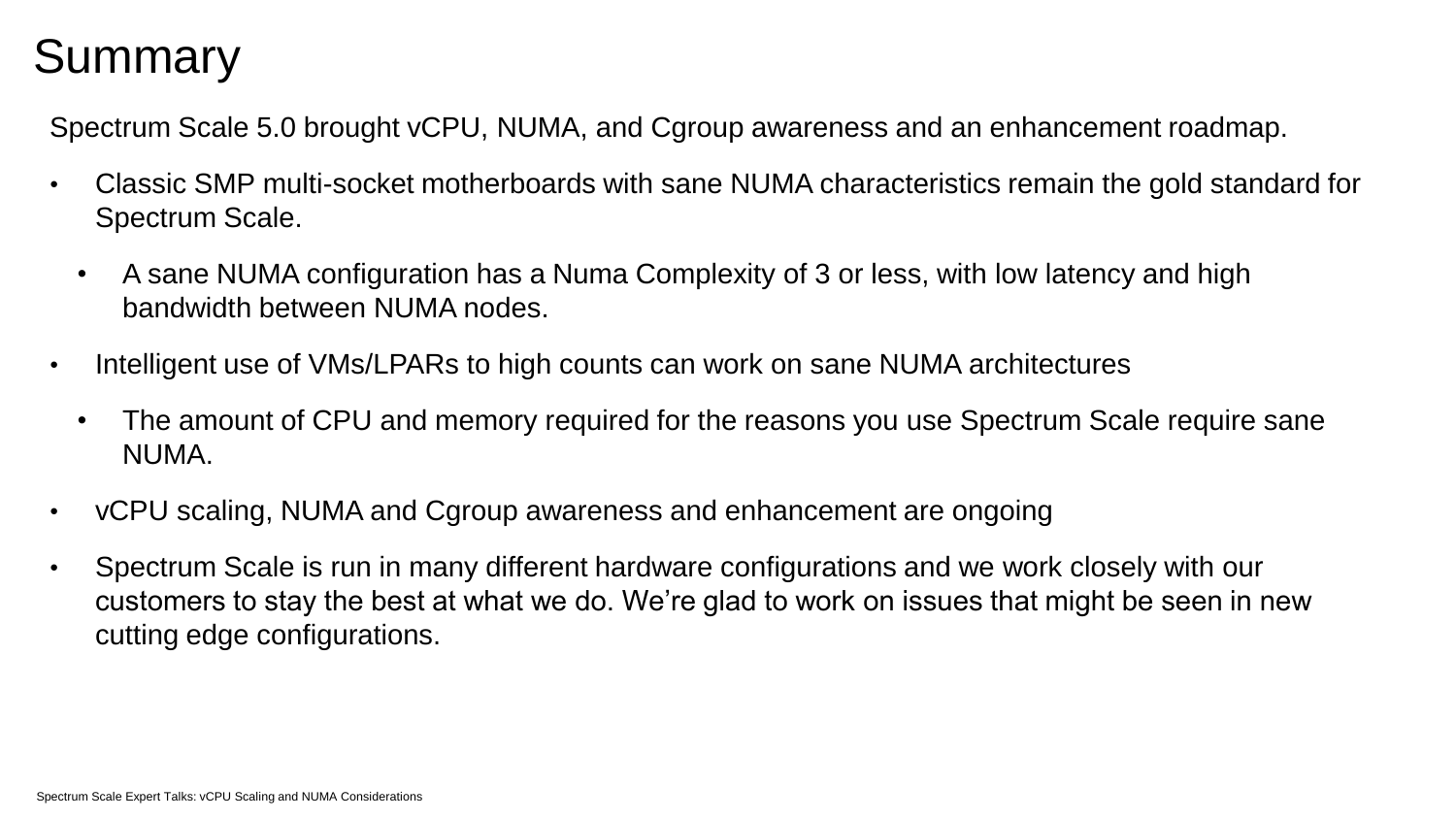#### Links

Wikipedia NUMA: [https://en.wikipedia.org/wiki/Non-uniform\\_memory\\_access](https://en.wikipedia.org/wiki/Non-uniform_memory_access)

Wikipedia Cgroups:<https://en.wikipedia.org/wiki/Cgroups>

Wikipedia Symmetric Multiprocessing: [https://en.wikipedia.org/wiki/Symmetric\\_multiprocessing](https://en.wikipedia.org/wiki/Symmetric_multiprocessing)

[Spectrum Scale 5.0.5 Limits FAQ: https://www.ibm.com/support/knowledgecenter/STXKQY/Spectrum](https://www.ibm.com/support/knowledgecenter/STXKQY/gpfsclustersfaq.html#smp)  Scaleclustersfaq.html#smp